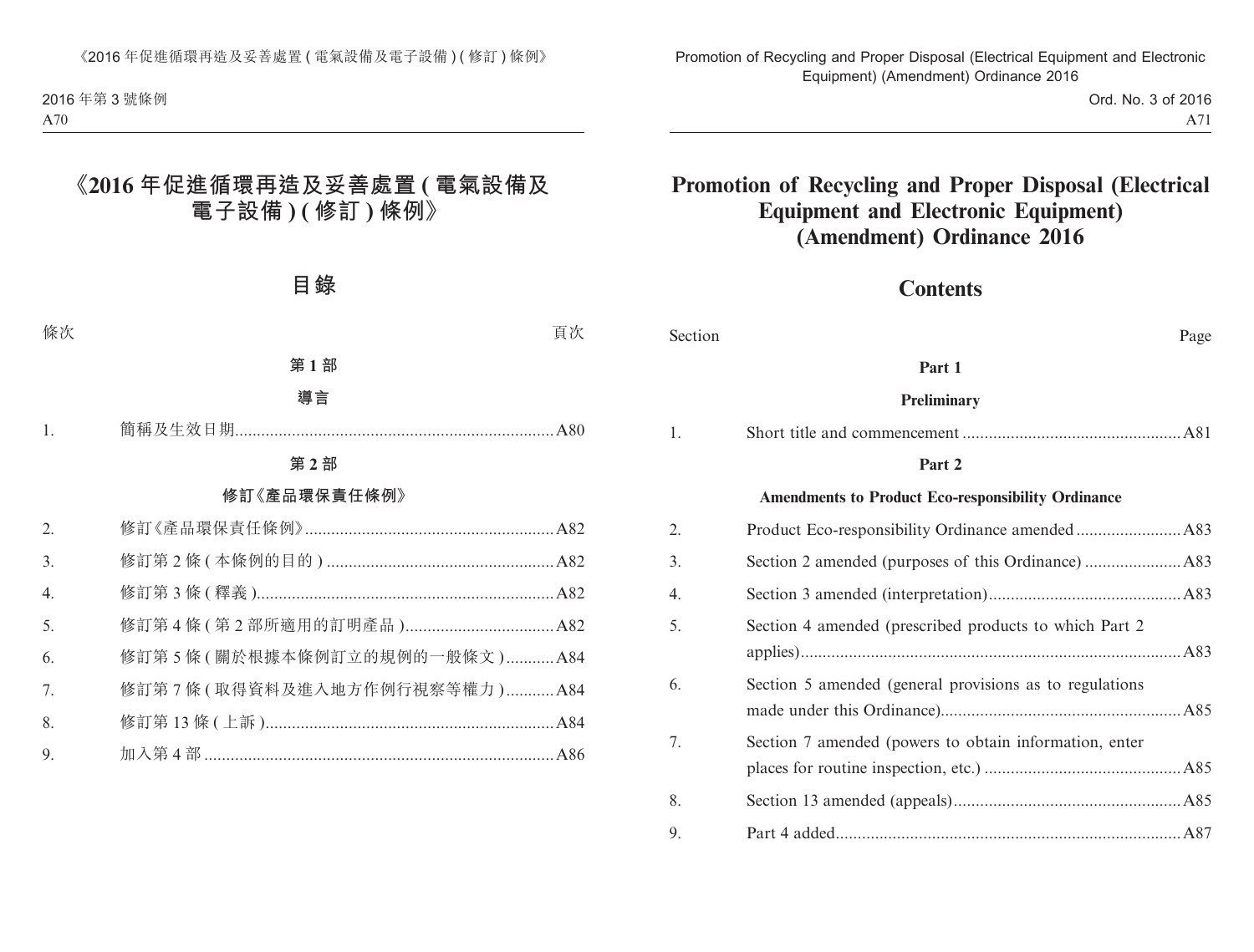| 條次 |     |                      | 頁次 |
|----|-----|----------------------|----|
|    |     | 第4部                  |    |
|    |     | 受管制電器                |    |
|    |     | 第1分部––釋義             |    |
|    | 31. |                      |    |
|    |     | 第2分部 -- 供應商的登記       |    |
|    | 32. | 禁止未經登記而分發受管制電器  A90  |    |
|    | 33. |                      |    |
|    | 34. |                      |    |
|    |     |                      |    |
|    |     | 第3分部 -- 登記供應商及銷售商的責任 |    |
|    |     |                      |    |
|    | 35. | 分發受管制電器時須提供循環再造標籤及收  |    |
|    |     |                      |    |
|    | 36. |                      |    |
|    | 37. | 登記供應商須繳付循環再造徵費  A96  |    |
|    | 38. |                      |    |
|    | 39. | 登記供應商須呈交周年審計報告  A100 |    |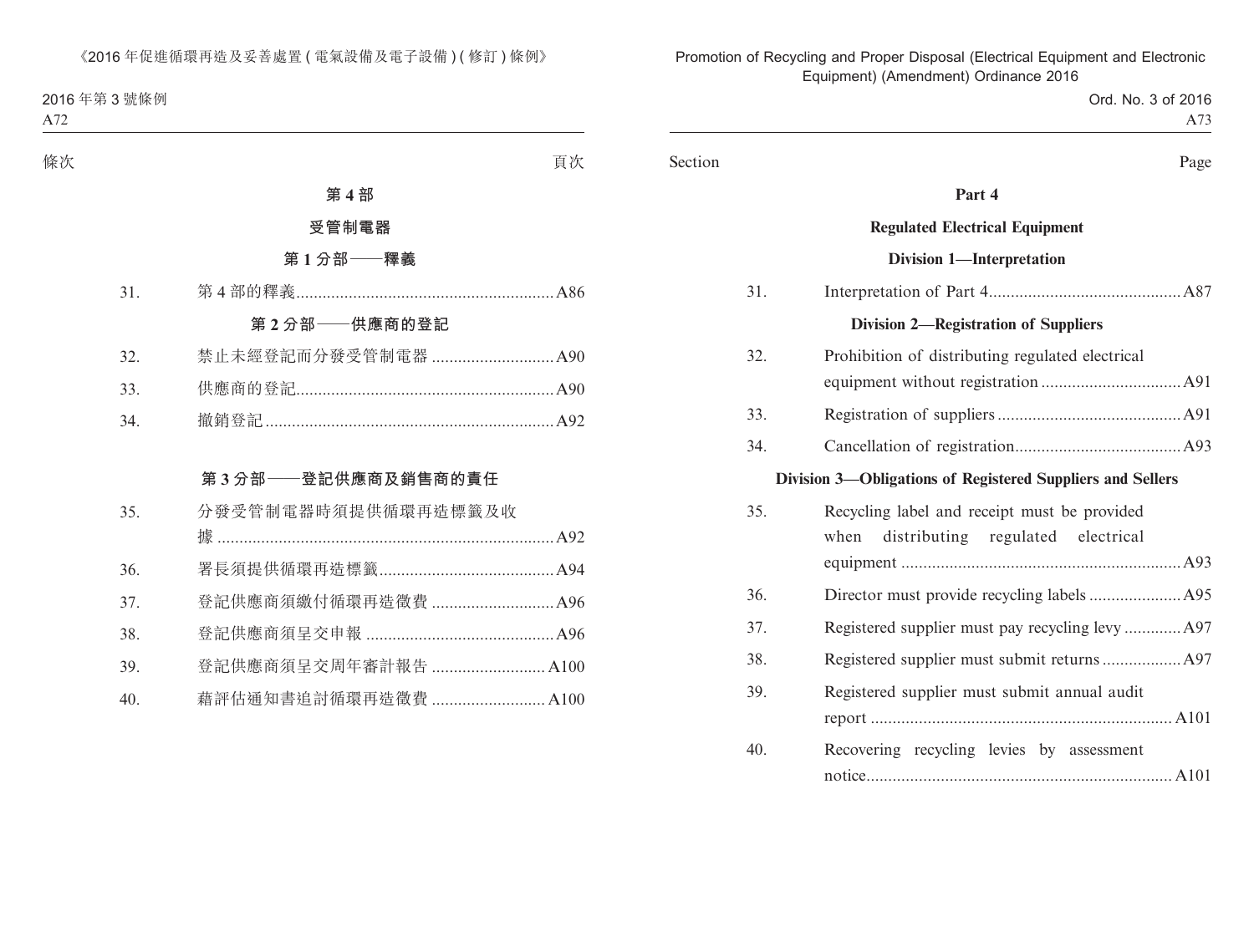| 條次  |      | 頁次                      |
|-----|------|-------------------------|
|     |      | 第4分部——銷售商須安排除舊服務        |
|     | 41.  | 銷售商須備有經批註除舊服務方案 A106    |
|     | 42.  |                         |
|     | 43.  | 妥善處置被移走的電氣設備或電子設備  A112 |
|     |      |                         |
|     |      | 第5分部——規例                |
|     | 44.  |                         |
|     |      | 第6分部——補充條文              |
|     | 45.  |                         |
|     | 46.  |                         |
| 10. |      |                         |
|     | 附表 6 | 本條例適用的受管制電器 A118        |
|     | 附表 7 | 獲豁免不受若干條文規限的受管制電器  A134 |
|     |      |                         |

# **第 3 部**

# **修訂《廢物處置條例》**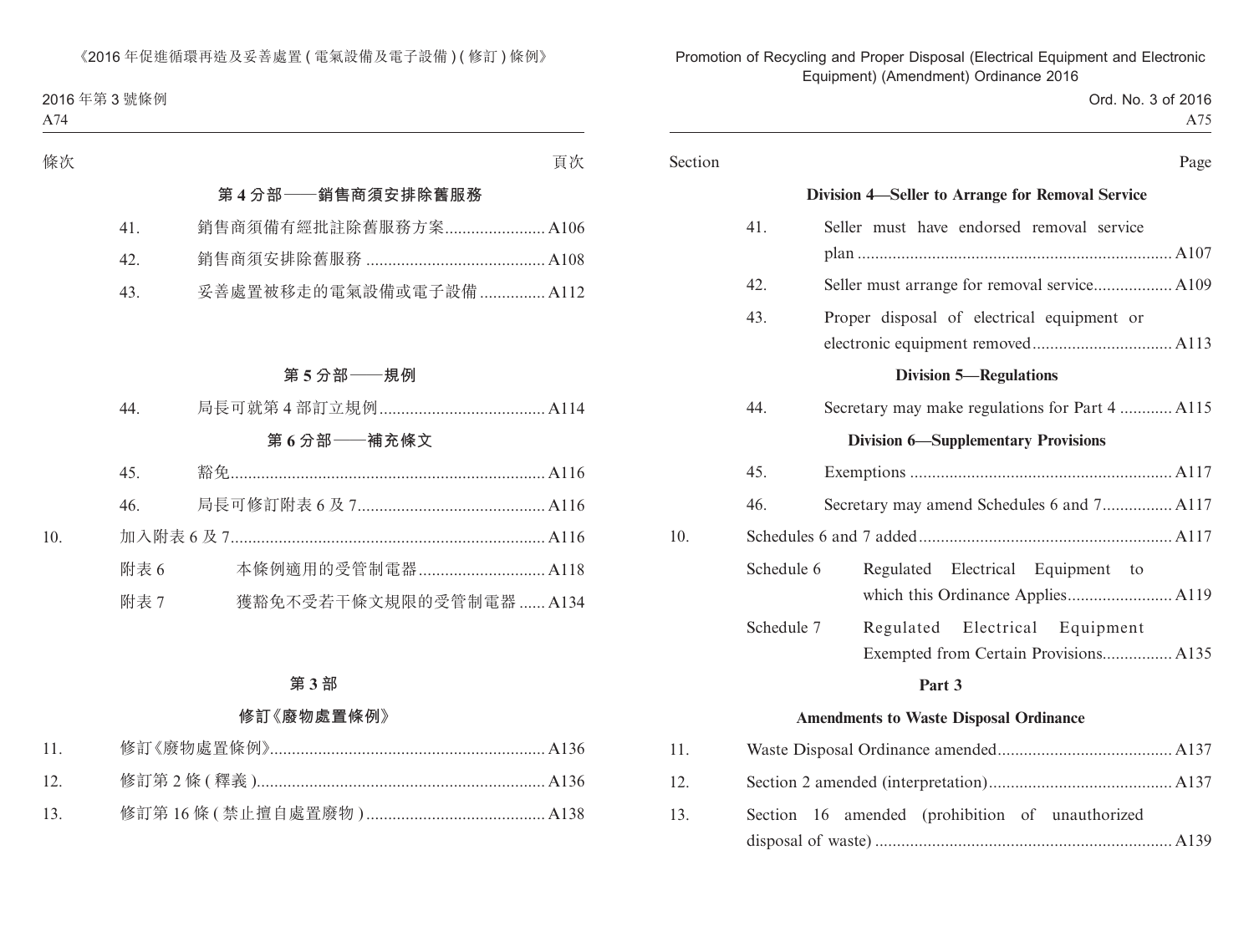| 條次  |      |                                  | 頁次 |
|-----|------|----------------------------------|----|
| 14. |      | 修訂第18條(第16、16A、16B、16C及17條所訂罪    |    |
| 15. |      | 修訂第 20A 條 ( 將廢物輸入香港須有許可證 )  A140 |    |
| 16. |      | 修訂第 20B 條 (將廢物輸出香港須有許可證) A142    |    |
| 17. |      | 修訂第 20G 條 (以應盡的努力作為免責辯護等) A142   |    |
| 18. |      |                                  |    |
|     | 21A. | 就化學廢物、醫療廢物或電器廢物批予廢物              |    |
| 19. |      |                                  |    |

### **第 4 部**

# **修訂《廢物處置 ( 許可證、授權及牌照 ) ( 費用 ) 規例》**

| 20. 修訂《廢物處置 ( 許可證、授權及牌照 ) ( 費用 ) 規例》 A148 |
|-------------------------------------------|
|                                           |
|                                           |
|                                           |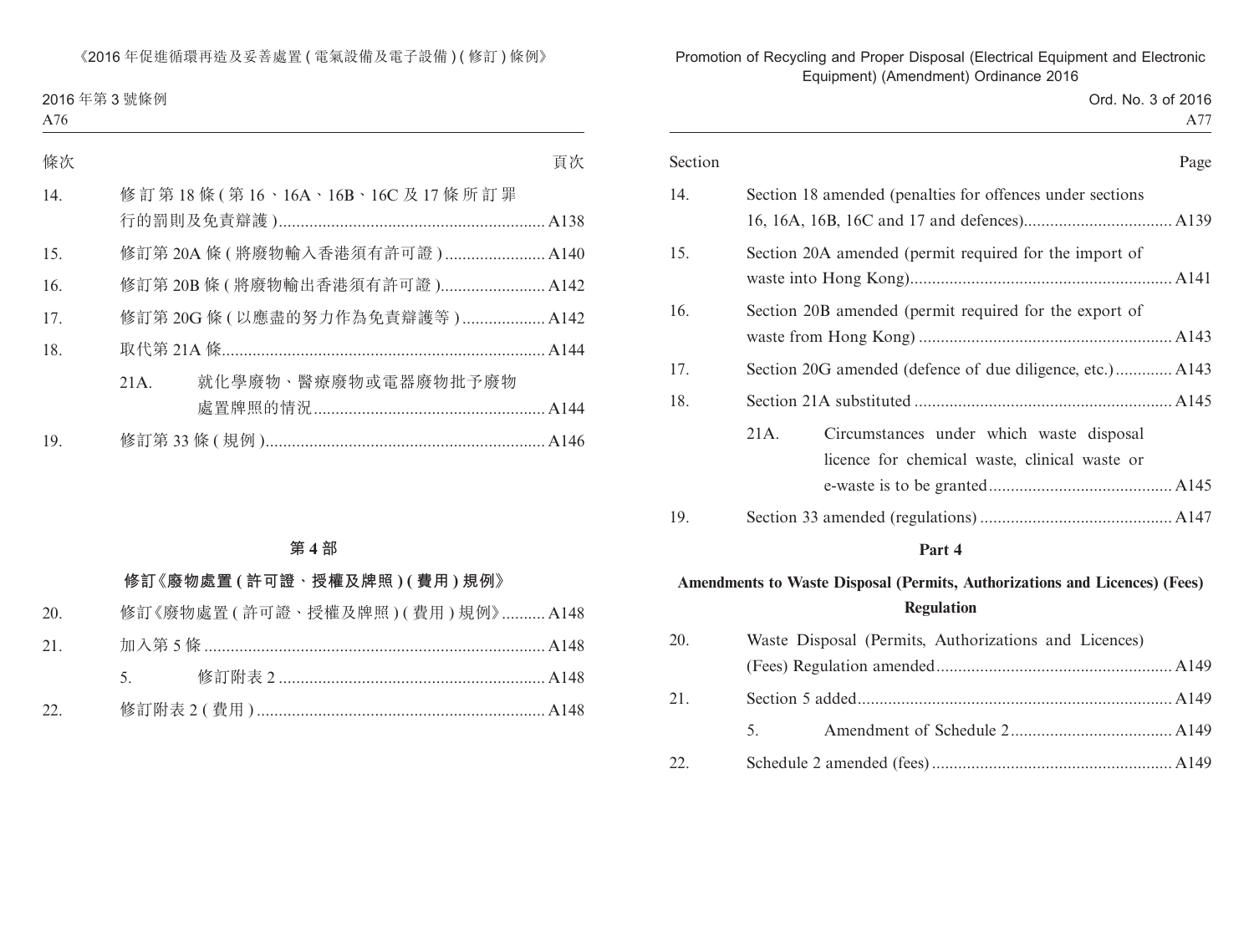| 條次 |     | $\overrightarrow{AB}$ $\overrightarrow{AB}$<br>貝 ひ |  |
|----|-----|----------------------------------------------------|--|
|    | 第5部 |                                                    |  |

### **修訂《廢物處置 ( 指定廢物處置設施 ) 規例》**

| 23. |  |  |  | 修訂《廢物處置(指定廢物處置設施)規例》 A150 |
|-----|--|--|--|---------------------------|
|-----|--|--|--|---------------------------|

- 24. 加入第 3AB 條 ......................................................................... A150
	- 3AB. 指定廢物處置設施不得接收電器廢物 ................... A150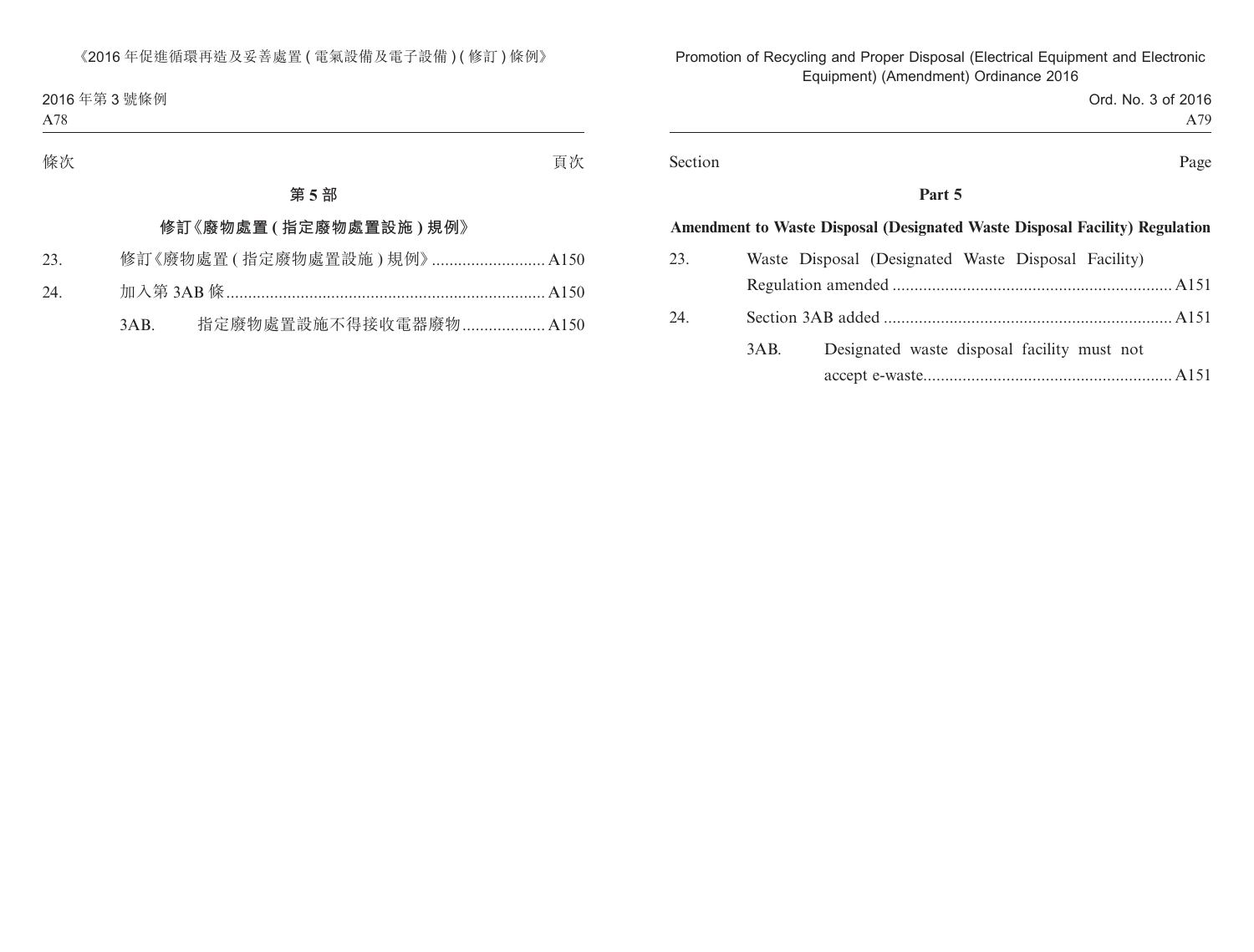第 1 部 第 1 條

### **香港特別行政區**

## 2016 年第 3 號條例



署理行政長官 林鄭月娥 2016 年 3 月 23 日

本條例旨在修訂《產品環保責任條例》及《廢物處置條例》,為一項循 環再造和妥善處置若干種電氣設備及電子設備的計劃,訂定 條文;並對相關法例作出次要技術性修訂。

 $[$ 

由立法會制定。

**第 1 部**

**導言**

### **1. 簡稱及生效日期**

- (1) 本條例可引稱為《2016 年促進循環再造及妥善處置 ( 電 氣設備及電子設備) ( 修訂 ) 條例 》。
- (2) 本條例自環境局局長以憲報公告指定的日期起實施。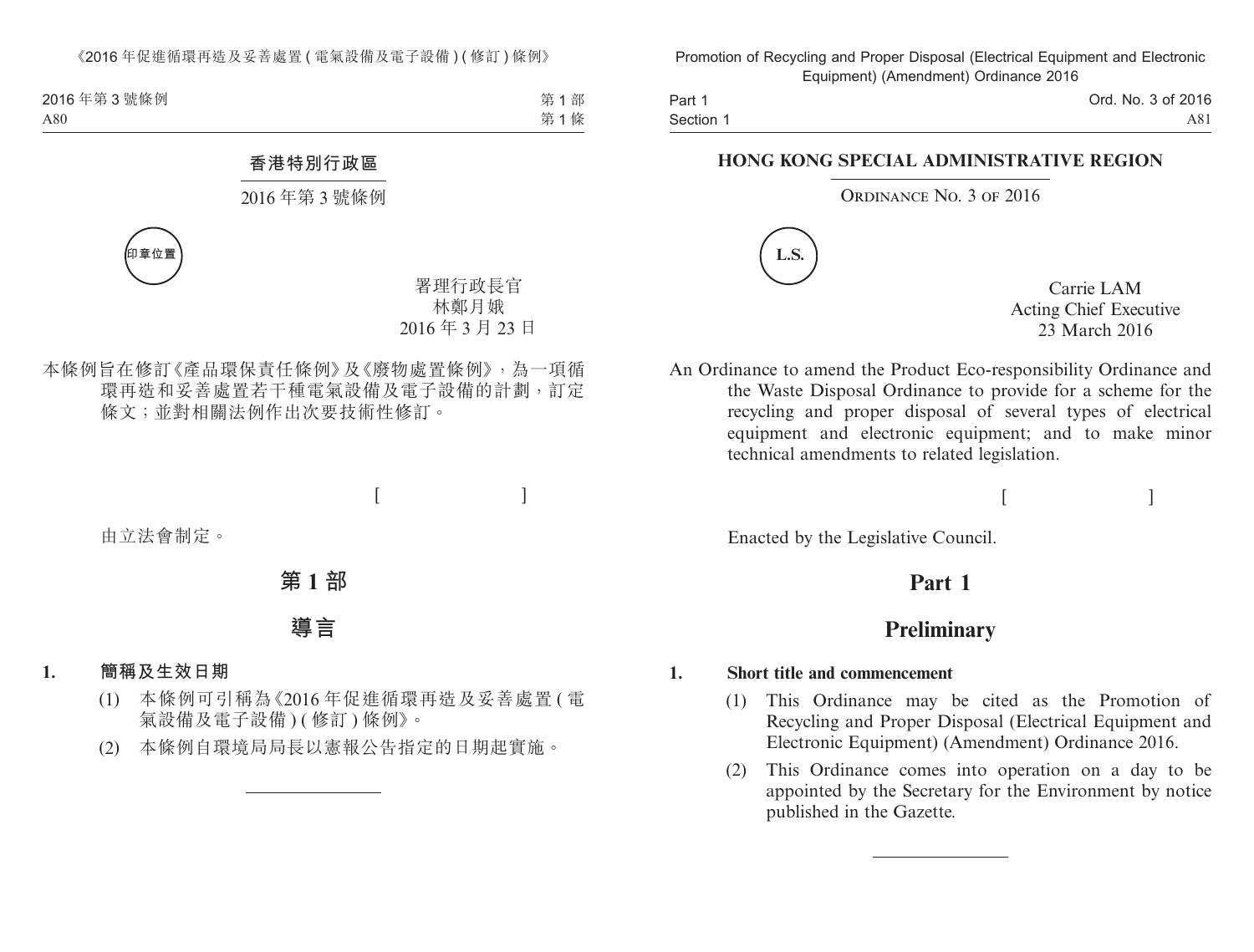| 2016年第3號條例 | 第2部 |
|------------|-----|
| A82        | 第2條 |

# **第 2 部**

# **修訂《產品環保責任條例》**

#### **2. 修訂《產品環保責任條例》**

《產品環保責任條例》( 第 603 章 ) 現予修訂,修訂方式列於第 3 至 10 條。

### **3. 修訂第 2 條 ( 本條例的目的 )**

第 2(2)(c) 條, 在"再造"之後 ——

**加入**

"徵費或"。

**4. 修訂第 3 條 ( 釋義 )**

第 3(1) 條——

### **按筆劃數目順序加入**

- "**受管制電器** (regulated electrical equipment) 指符合以下 說明的電氣設備或電子設備——
	- (a) 於附表 6 第 2 欄列出,並由該附表第 3 欄所界 定;及
	- (b) 未經任何第 31 條所界定的消費者使用,

但不包括《廢物處置條例》( 第 354 章 ) 第 2(1) 條所 界定的電器廢物;"。

# **5. 修訂第 4 條 ( 第 2 部所適用的訂明產品 )**

第4條,在"購物袋"之後––

**加入**

"及受管制電器"。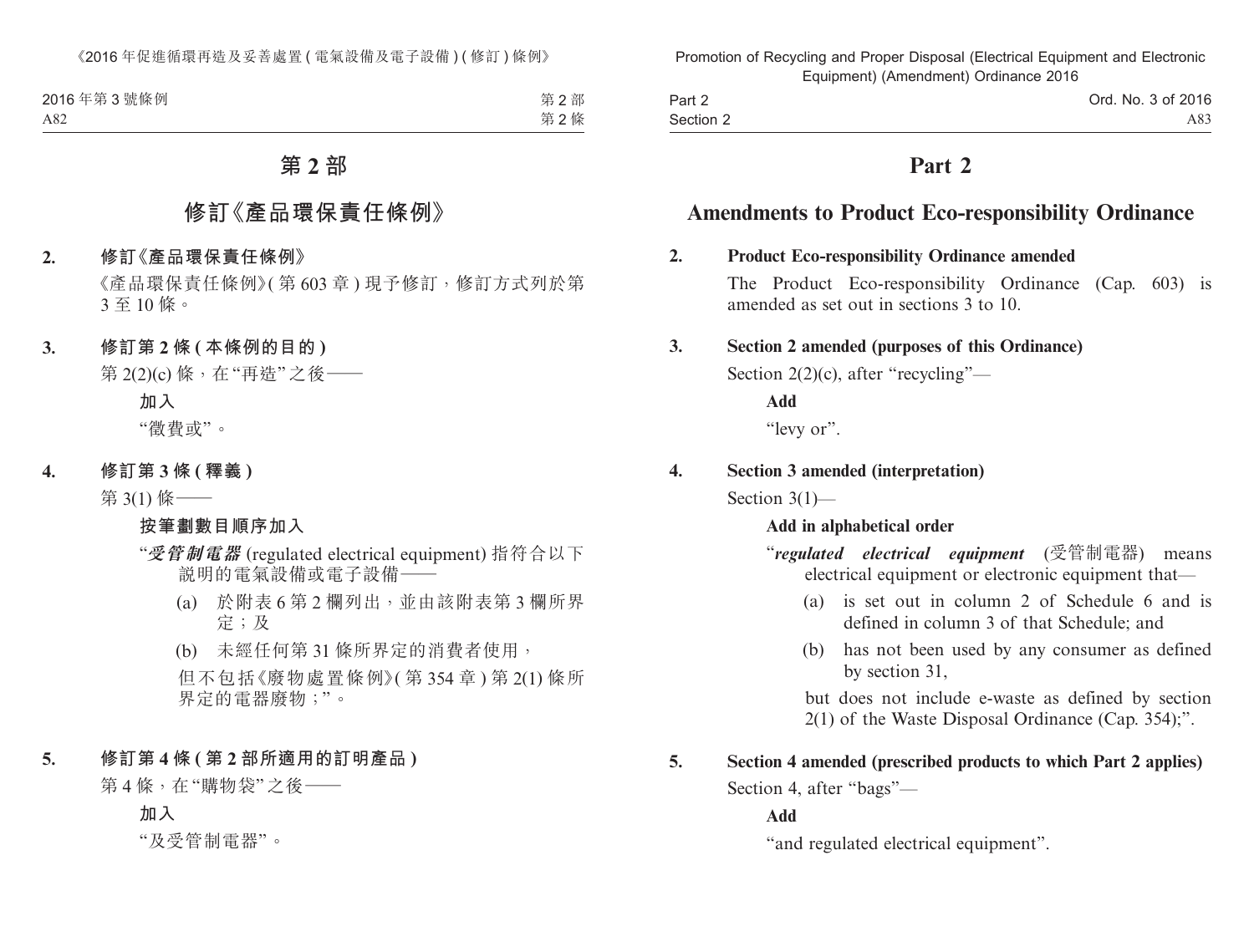| 2016年第3號條例 | 第2部 |
|------------|-----|
| A84        | 第6條 |

### **6. 修訂第 5 條 ( 關於根據本條例訂立的規例的一般條文 )**

(1) 第 5(1) 條,在"29"之後——

**加入**

"或 44"。

(2) 在第 5(2)(f) 條之後——

**加入**

"(fa) 指明第 13 條所述的可上訴事宜;"。

**7. 修訂第 7 條 ( 取得資料及進入地方作例行視察等權力 )** 第 7(2) 條——

### **廢除**

"的資料,是關於在本條例下徵收的任何徵費、收費或 費用"

**代以**

"或控制任何資料"。

**8. 修訂第 13 條 ( 上訴 )**

第 13(2) 條,**可上訴事宜**的定義——

### **廢除**

在"matter) 指"之後的所有字句

**代以**

"本條例指明屬可為之而根據本條提出上訴的事宜。"。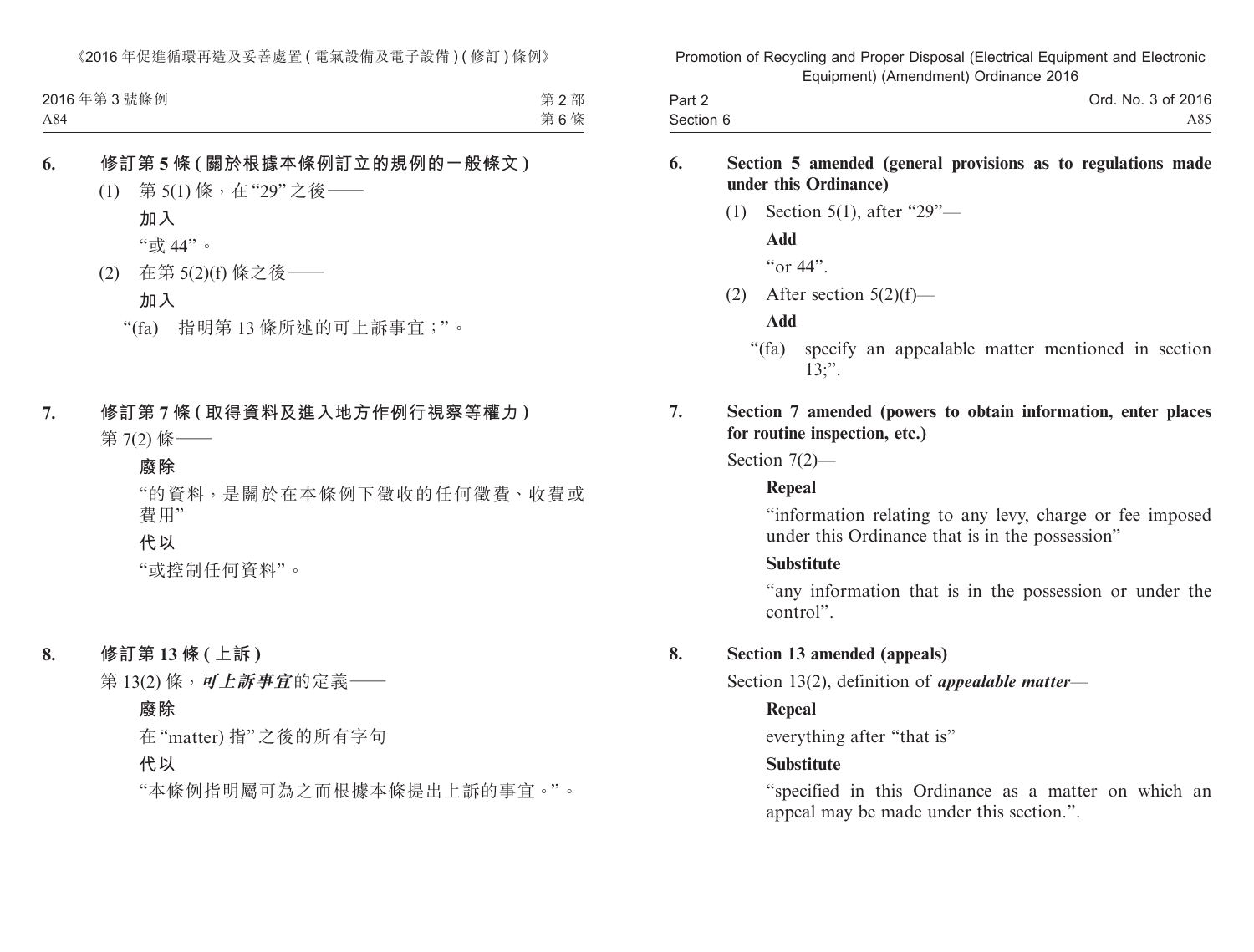| 2016年第3號條例 | 第2部 |
|------------|-----|
| A86        | 第9條 |

**9. 加入第 4 部**

在第 3 部之後——

**加入**

# "**第 4 部**

# **受管制電器**

# **第 1 分部——釋義**

 **31. 第 4 部的釋義**

在本部中——

**分發** (distribute) 就任何受管制電器而言,指——

- (a) 以售賣、出租或租購方式,供應該電器;
- (b) 為取得代價而交換或處置該電器;或
- (c) 為以下任何活動而傳轉或送交該電器——
	- (i) 以售賣、出租或租購方式供應;
	- (ii) 為取得代價而作出的交換或處置,

但不包括為在業務過程中輸出該電器而作出的任何 該等作為;

**申報** (return) 指根據第 38 條呈交的申報;

**住宅物業** (residential property) 指符合以下說明的土地財 產︰完全或主要用作 ( 或擬完全或主要用作 ) 供人 居住用途,並構成一個獨立單位;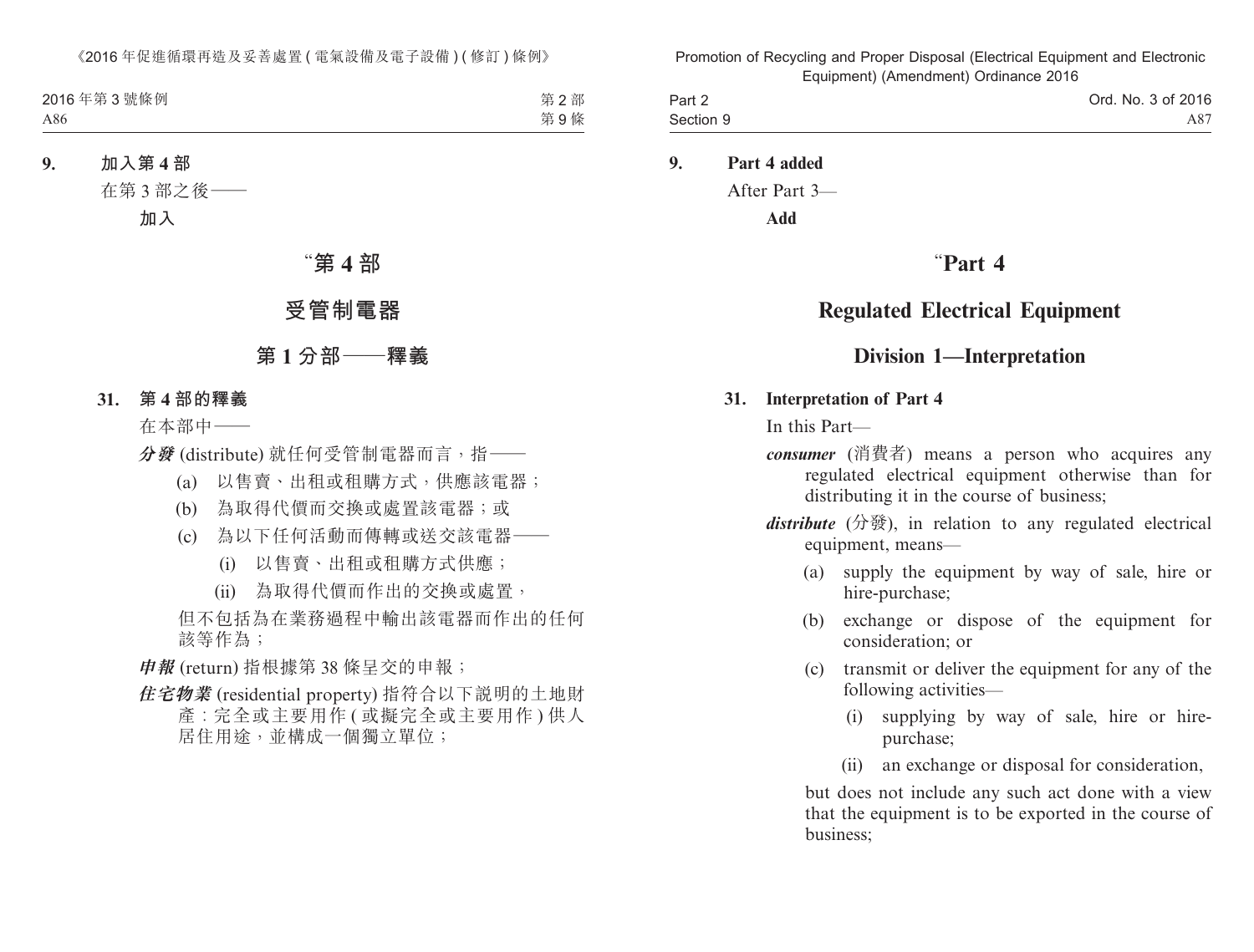| 2016年第3號條例 | 第2部 |
|------------|-----|
| A88        | 第9條 |

**使用** (use) 就任何受管制電器而言,包括——

- (a) 為業務目的,陳列該電器;及
- (b) 向另一人送出該電器作為獎品或禮物;

# **供應商** (supplier) 指——

- (a) 在香港於本身業務過程中製造受管制電器的 人;或
- (b) 為分發受管制電器而於本身業務過程中將該電 器輸入香港的人,但不包括純粹提供服務,為 另一人將不屬於自己的受管制電器運入香港的 人;
- **《受管制電器規例》**(REE Regulation) 指根據第 44 條訂立 的規例;
- **消費者** (consumer) 指取得任何受管制電器的人,而其目 的並非為了在業務過程中分發該電器;
- **租客** (tenant) 包括根據一項許可而佔用某住宅物業的人, 而**租賃協議** (tenancy agreement) 須據此解釋;
- **除舊服務方案** (removal service plan) 指根據第 41 條批註 的方案;
- **循環再造徵費** (recycling levy) 指《受管制電器規例》為施 行本部而訂明的徵費;
- **循環再造標籤** (recycling label) 指根據第 36(1) 或 (3) 條提 供的標籤;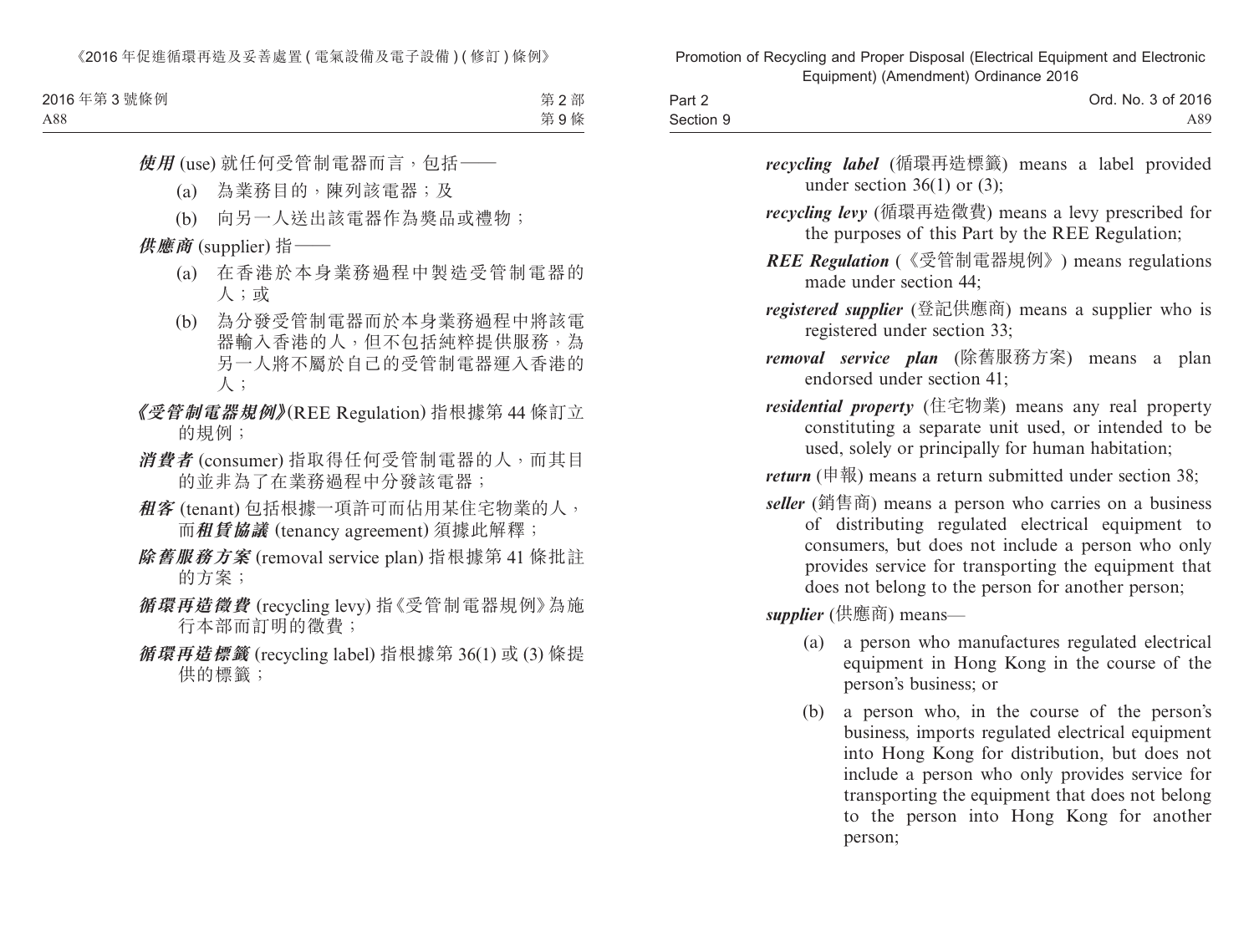| 2016年第3號條例 | 第2部 |
|------------|-----|
| A90        | 第9條 |

- **登記供應商** (registered supplier) 指已根據第 33 條登記的 供應商;
- **銷售商** (seller) 指經營分發受管制電器業務的人,而其分 發對象是消費者,但不包括純粹提供服務,為另一 人運送不屬於自己的受管制電器的人。

# **第 2 分部——供應商的登記**

- **32. 禁止未經登記而分發受管制電器**
	- (1) 如某供應商在並非根據第 33 條登記的情況下,分 發受管制電器,該供應商即屬犯罪。
	- (2) 任何人被裁定犯第(1)款所訂罪行,可處第6級罰款。

### **33. 供應商的登記**

如-

(a) 任何人按照《受管制電器規例》提出申請,要 求登記為登記供應商;而

(b) 署長信納該申請符合本條例,

署長須將該人登記為登記供應商。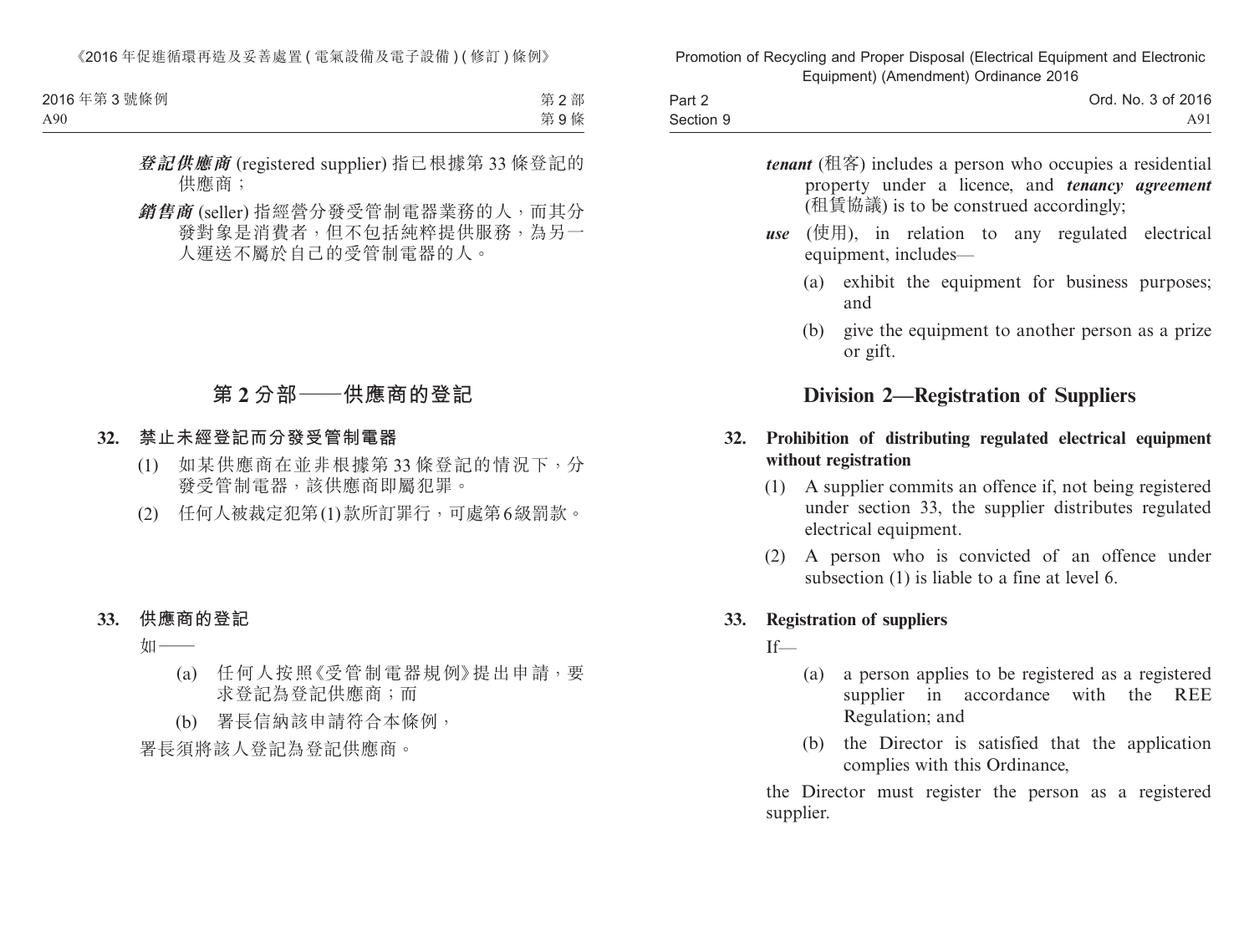| 2016年第3號條例 | 第2部 |
|------------|-----|
| A92        | 第9條 |

#### **34. 撤銷登記**

署長如信納某登記供應商已不再是供應商,須撤銷該供 應商的登記。

# **第 3 分部——登記供應商及銷售商的責任**

#### **35. 分發受管制電器時須提供循環再造標籤及收據**

- (1) 如某登記供應商分發第 37(1)(a) 條所述的任何受管 制電器予某人,該供應商須按照《受管制電器規 例》,向該人提供對該電器屬適當的循環再造標籤。
- (2) 如某銷售商分發任何受管制電器予某消費者,該銷 售 商 須 按 照《受 管 制 雷 器 規 例》, 向 該 消 費 者 提 供——
	- (a) 對該電器屬適當的循環再造標籤;及
	- (b) 載有該規例所訂明的字句的收據。
- (3) 就第 (1) 或 (2) 款而言,訂立分發的協議,不構成分 發。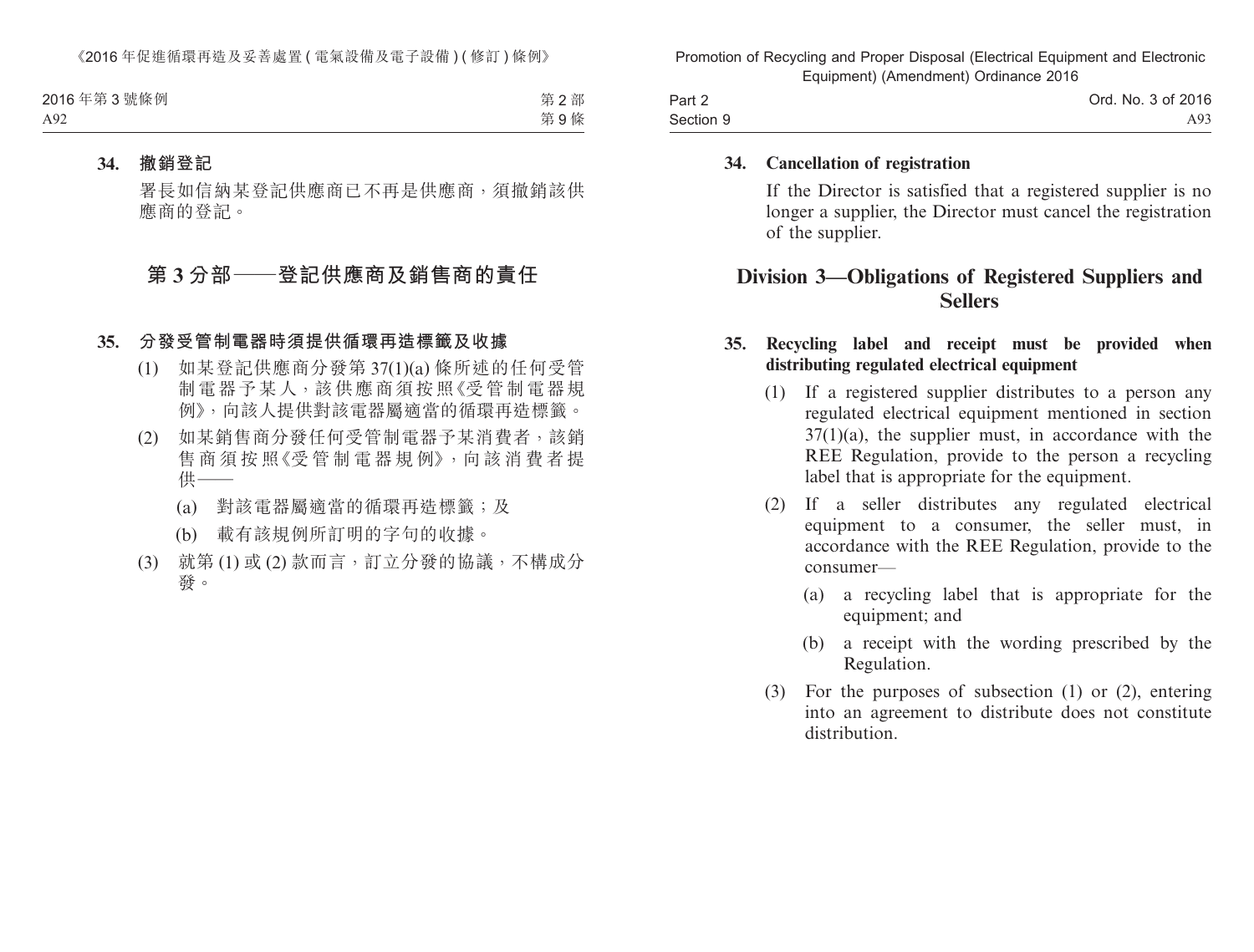2016 年第 3 號條例 A94

第 2 部 第 9 條

- (4) 就第 (1) 或 (2) 款而言,根據住宅物業的買賣協議、 租賃協議或翻新協議,向該物業的業主或租客提供 受管制電器,而沒有特別就該電器收取費用,不構 成分發該電器。
- (5) 任何人違反第 (1) 或 (2) 款,即屬犯罪,可處第 5 級 罰款。

### **36. 署長須提供循環再造標籤**

- (1) 凡登記供應商以署長指明的表格,向署長提出申 請,要求提供某特定類別的循環再造標籤,則除第 (2)款另有規定外,署長須向該供應商提供該等標籤。
- (2) 如署長認為在顧及上述登記供應商的業務狀況下, 該供應商所申請的循環再造標籤的數量,超乎對遵 守第35條而言屬合理所需數量,署長可拒絕該申請。
- (3) 如某人——
	- (a) 在署長指明的地點,要求提供某特定類別的循 環再造標籤;及
	- (b) 向署長繳付對有關標籤屬適當的循環再造徵費, 則除第 (4) 款另有規定外,署長須向該人提供該等 標籤。
- (4) 署長可就每一項要求,對根據第 (3) 款可向任何人 提供的循環再造標籤的數量,訂定限制。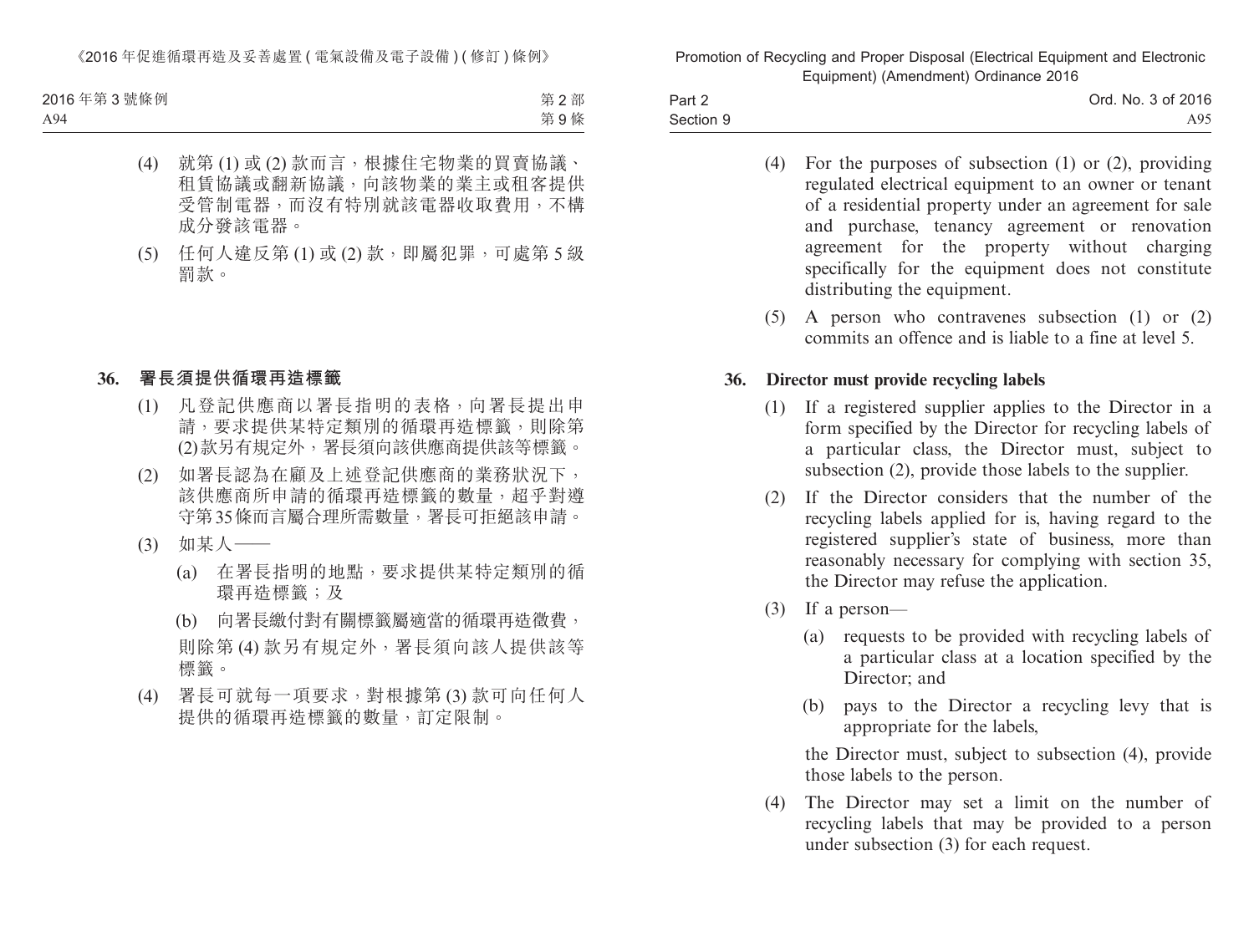第 2 部 第 9 條 2016 年第 3 號條例 A96

### **37. 登記供應商須繳付循環再造徵費**

- (1) 在不抵觸第 (2) 款的情況下,如屬以下情況,登記 供應商須就任何受管制電器向署長繳付循環再造徵 費——
	- (a) 該電器由該供應商——
		- (i) 在香港於本身業務過程中製造;或
		- (ii) 為分發而於本身業務過程中將該電器輸 入香港,但不是在該供應商提供的為另 一人將物品運入香港的服務的過程中輸 入;及
	- (b) 該供應商——
		- (i) 分發該電器;或
		- (ii) 初次使用該電器。
- (2) 根據本條須繳付的循環再造徵費,只須就任何受管 制電器繳付一次。
- (3) 須根據本條繳付但未繳付的循環再造徵費款額,可 作為欠政府的民事債項而追討。

### **38. 登記供應商須呈交申報**

- (1) 登記供應商須按照《受管制電器規例》,定期向署長 呈交申報。
- (2) 署長接獲申報後,須——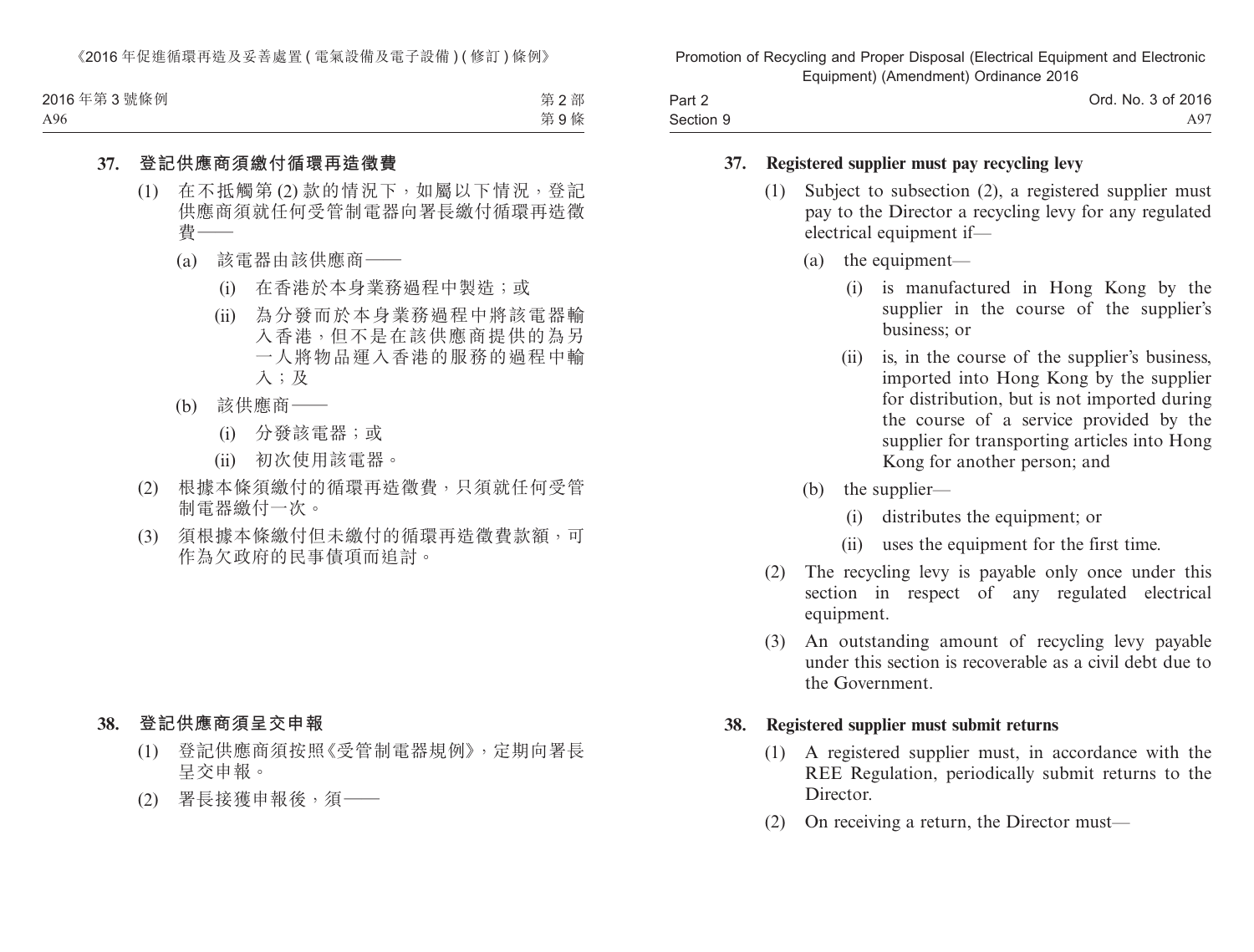| 2016年第3號條例 | 第2部 |
|------------|-----|
| A98        | 第9條 |

- (a) 釐定登記供應商根據第 37 條須繳付的循環再 造徵費款額;及
- (b) 向該供應商送達繳費通知書。
- (3) 登記供應商須在繳費通知書送達當日之後的訂明限 期內,以訂明方式,向署長繳付該通知書述明的、 根據第 37 條須繳付的循環再造徵費。
- (4) 凡登記供應商就某一公曆年內的期間呈交申報,該 供應商須在該年之後的 5 年內,保留關於該申報的 訂明紀錄及文件。
- (5) 任何人違反第 (1) 款,即屬犯罪——
	- (a) 如屬首次定罪——可處第 6 級罰款;及
	- (b) 如屬再次定罪——可處罰款 \$200,000。
- (6) 任何人違反第 (3) 款,即屬犯罪——
	- (a) 如屬首次定罪——可處第 6 級罰款;及
	- (b) 如屬再次定罪——可處罰款 \$200,000。
- (7) 任何人違反第 (4) 款,即屬犯罪,可處第 5 級罰款。
- (8) 第 (2)(b) 款所指的繳費通知書,如藉郵遞寄往登記 供應商提供予署長的最後地址,即視為妥善地送達 予該供應商。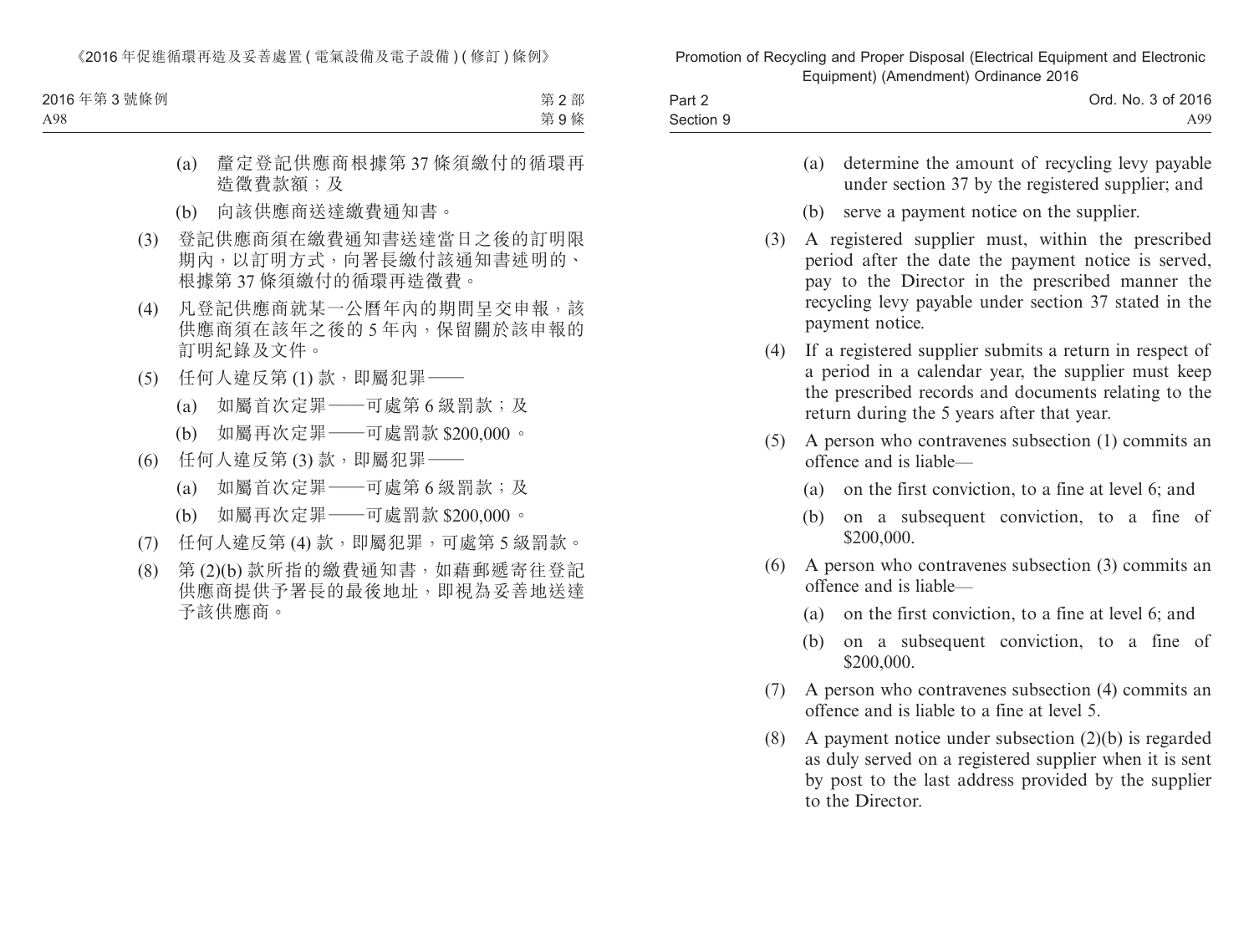| 2016年第3號條例 | 第2部 |
|------------|-----|
| A100       | 第9條 |

(9) 在第 (3) 及 (4) 款中——

**訂明** (prescribed) 指《受管制電器規例》所訂明。

### **39. 登記供應商須呈交周年審計報告**

- (1) 登記供應商須按照《受管制電器規例》,每年就自己 所呈交的申報,向署長呈交一份審計報告。
- (2) 審 計 報 告 須 由《專 業 會 計 師 條 例》( 第 50 章 ) 第 2(1) 條所界定的執業會計師擬備,該會計師不得是 登記供應商的僱員。
- (3) 任何人違反第 (1) 款,即屬犯罪,可處第 5 級罰款。

### **40. 藉評估通知書追討循環再造徵費**

- (1) 如某人 (**有關人士** )——
	- (a) 在違反第 32(1) 條的情況下,分發受管制電器; 或
	- (b) 分發或使用受管制電器,而根據第 37 條須就 該電器繳付的循環再造徵費 ( 或其任何部分 ), 尚未向署長繳付,

則本條適用。

(2) 就第 (1) 款而言,訂立分發的協議,不構成分發。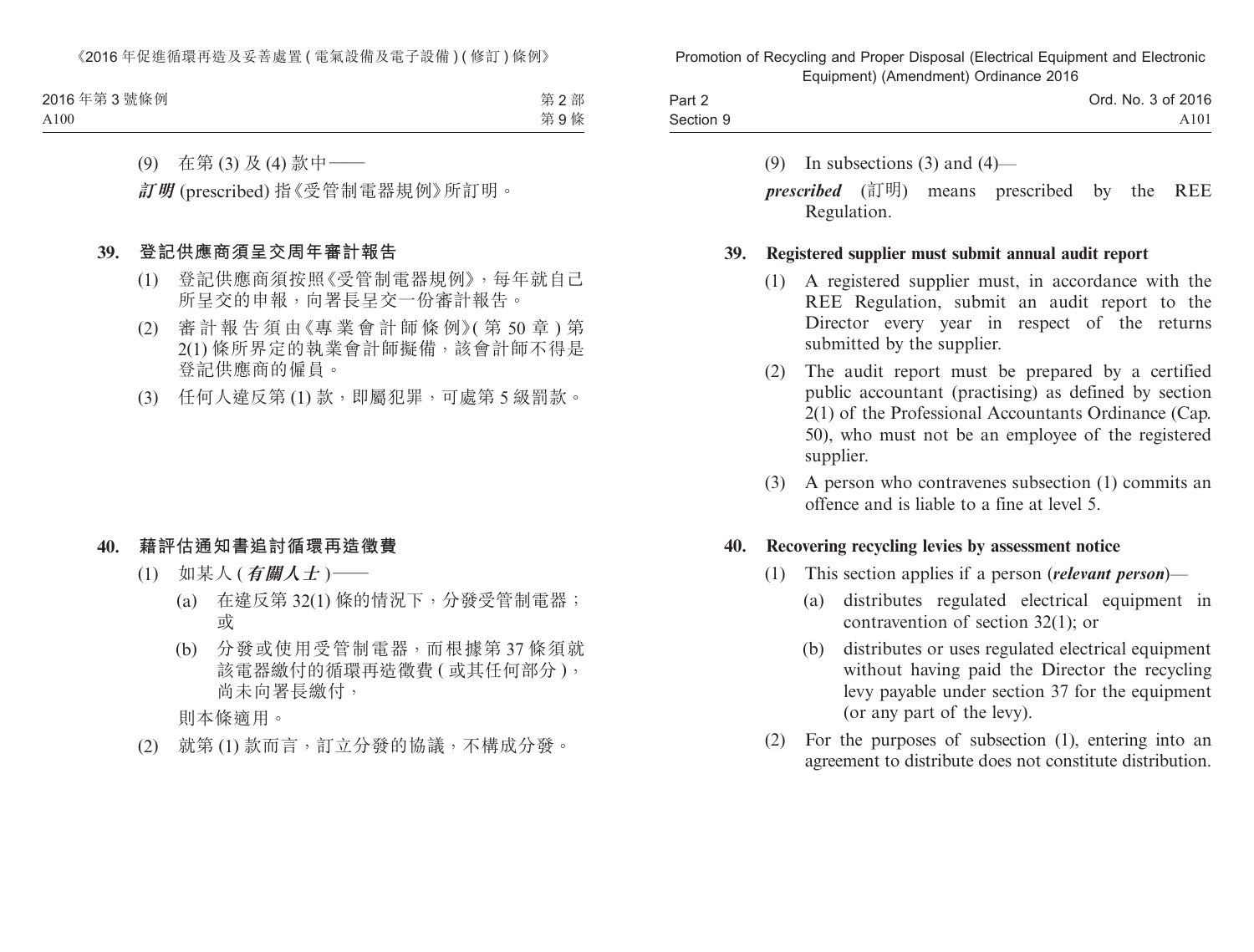| 2016年第3號條例 | 第2部 |
|------------|-----|
| A102       | 第9條 |

- (3) 署長可評估——
	- (a) ( 如屬第 (1)(a) 款所述的受管制電器 ) 以下費用 的款額:假使有關電器在遵守第 32(1) 條的情 況下分發便根據第 37 條須就該電器繳付的循 環再造徵費;或
	- (b) ( 如屬第 (1)(b) 款所述的受管制電器 ) 根據第 37 條須繳付的循環再造徵費款額。
- (4) 署長可向有關人士送達評估通知書 (**評估通知書** ), 要求該人繳付——
	- (a) 上述經評估款額;或
	- (b) ( 如該人已根據第 37 條繳付該款額的部分 ) 該 款額的未繳付部分。
- (5) 署長可藉為取代某評估通知書 (**前者** ) 而送達的另 一評估通知書,取代前者。
- (6) 署長可隨時藉送達具有撤回評估通知書的效力的撤 回通知書,撤回該評估通知書。
- (7) 關於根據第 37 條就某期間繳付的循環再造徵費而 送達的評估通知書,須於該期間完結後的 5 年內送 達。
- (8) 評估通知書須述明——
	- (a) 送達該通知書的原因;
	- (b) 署長所評估的循環再造徵費款額,是如何計算 得出的;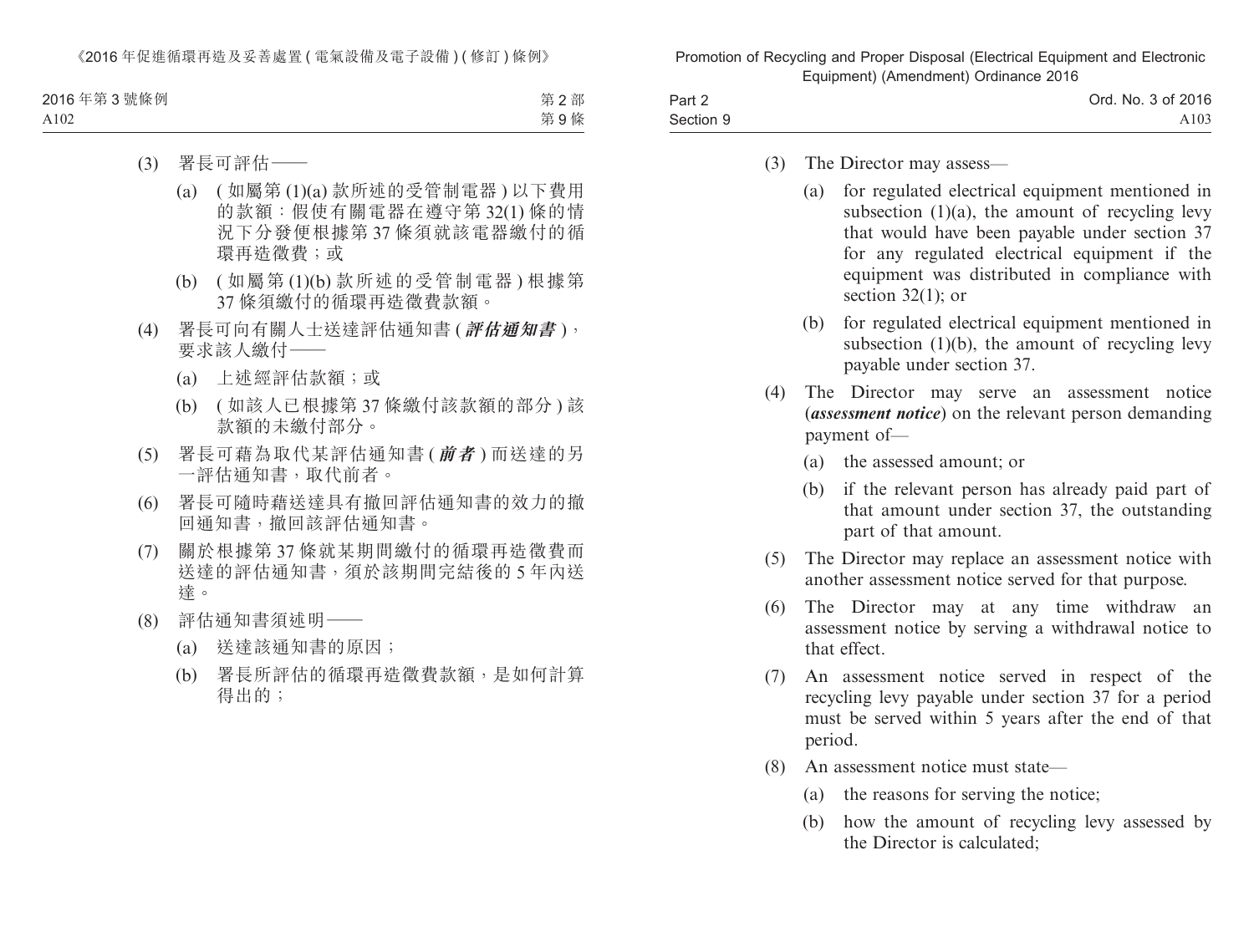| 2016年第3號條例 | 第2部 |
|------------|-----|
| A104       | 第9條 |

- (c) 有關人士須於何時及以何方式付款;及
- (d) 有關人士提出上訴反對該通知書的權利。
- (9) 有關人士須在《受管制電器規例》訂明的限期內,繳 付評估通知書要求繳付的循環再造徵費款額。
- (10) 任何人違反第 (9) 款,即屬犯罪——
	- (a) 如屬首次定罪——可處第 6 級罰款;及
	- (b) 如屬再次定罪——可處罰款 \$200,000。
- (11) 任何人被裁定犯第 (10) 款所訂罪行——
	- (a) 該人亦有法律責任繳付一項附加費,款額為在 第 (9) 款所述的限期屆滿時仍未繳付的循環再 造徵費款額的 5%;而
	- (b) 如在第 (9) 款所述的限期後的 6 個月屆滿時, 有循環再造徵費或 (a) 段所述的附加費仍未繳 付,該人亦有法律責任繳付一項額外附加費, 款額為該等未繳付的循環再造徵費或附加費款 額的 10%。
- (12) 須根據本條繳付但未繳付的循環再造徵費或附加費 款額,可作為欠政府的民事債項而追討。
- (13) 如有人根據第 2 部第 5 分部提出上訴,反對評估通 知書,則除非署長另有決定,否則在該上訴有待裁 決期間,未繳付的循環再造徵費或附加費款額,仍 須根據本條繳付。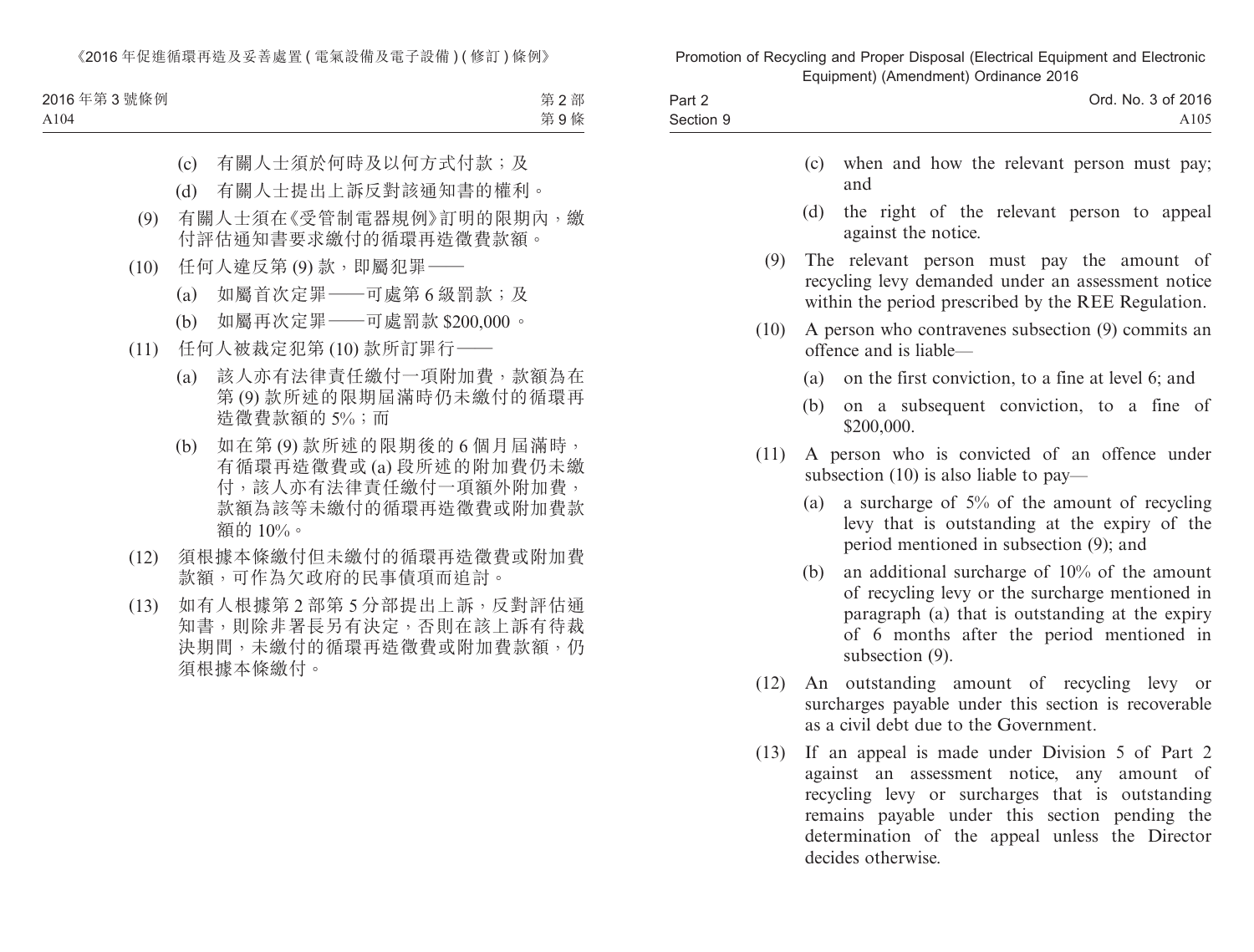| 2016年第3號條例 | 第2部 |
|------------|-----|
| A106       | 第9條 |

- (14) 本條所指的通知書,如藉郵遞寄往以下地址,即視 為妥善地送達予有關人士——
	- (a) ( 如有關人士屬登記供應商 ) 該人提供予署長 的最後地址;或
	- (b) ( 如有關人士並非登記供應商 ) 該人最後為人 所知的地址。

# **第 4 分部——銷售商須安排除舊服務**

### **41. 銷售商須備有經批註除舊服務方案**

- (1) 銷售商如非備有經署長批註的除舊服務方案,則不 得分發受管制電器予消費者。
- (2) 在不局限署長可據以拒絕批註某除舊服務方案的任 何其他理由的情況下,除非署長信納該方案符合第 (3) 款指明的規定,否則署長不得批註該方案。
- (3) 有關規定是——
	- (a) 有某收集者向有關銷售商作出書面承諾,就該 銷售商分發受管制電器予消費者,提供電氣設 備或電子設備除舊服務;
	- (b) 有某循環再造者向該銷售商作出書面承諾,就 由該收集者移走的電氣設備及電子設備,提供 處理、再加工或循環再造服務;及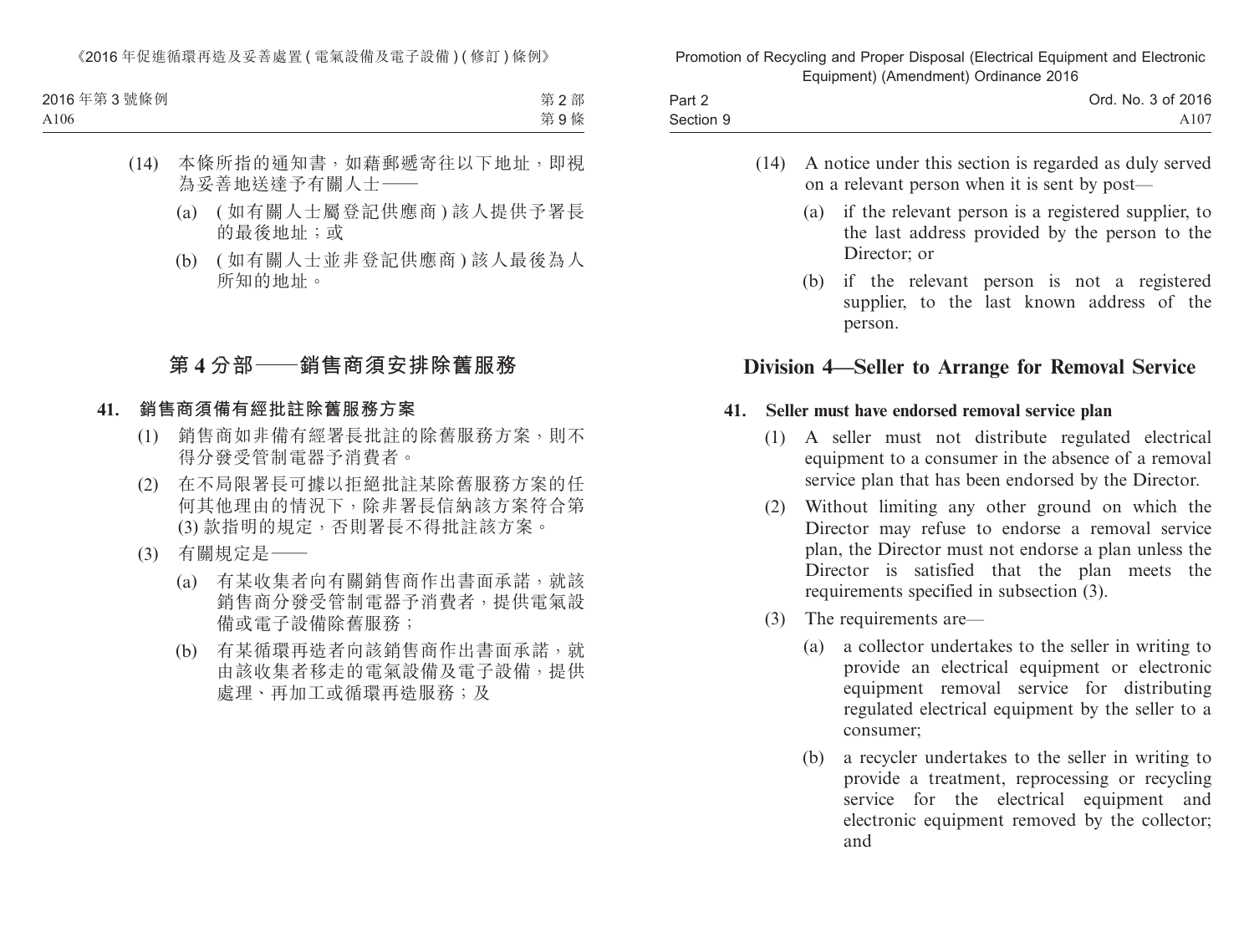| 2016年第3號條例 | 第2部 |
|------------|-----|
| A108       | 第9條 |

- (c) 《受管制電器規例》中適用的規定已獲遵守。
- (4) 第 (3)(a) 款所述的收集者,須持有根據《商業登記 條例》( 第 310 章 ) 第 6 條發出的商業登記證。
- (5) 第 (3)(b) 款所述的循環再造者,須持有《廢物處置 條例》(第354章)所指的廢物處置牌照,而該牌照 授權該人處理、再加工或循環再造該條例所指的電 器廢物。
- (6) 就第 (1) 款而言,根據住宅物業的買賣協議、租賃 協議或翻新協議,向該物業的業主或租客提供受管 制電器,而沒有特別就該電器收取費用,不構成分 發該電器。
- (7) 任何人違反第 (1) 款,即屬犯罪,可處第 6 級罰款。

#### **42. 銷售商須安排除舊服務**

(1) 在本條中——

**除舊條款** (removal terms) 指符合以下說明的條款——

- (a) 由消費者與分發某件受管制電器予該消費者的 銷售商所議定;及
- (b) 該等條款的目的,是就按照第 (2) 款移走與該 件電器屬同類的電氣設備或電子設備,作出規 定。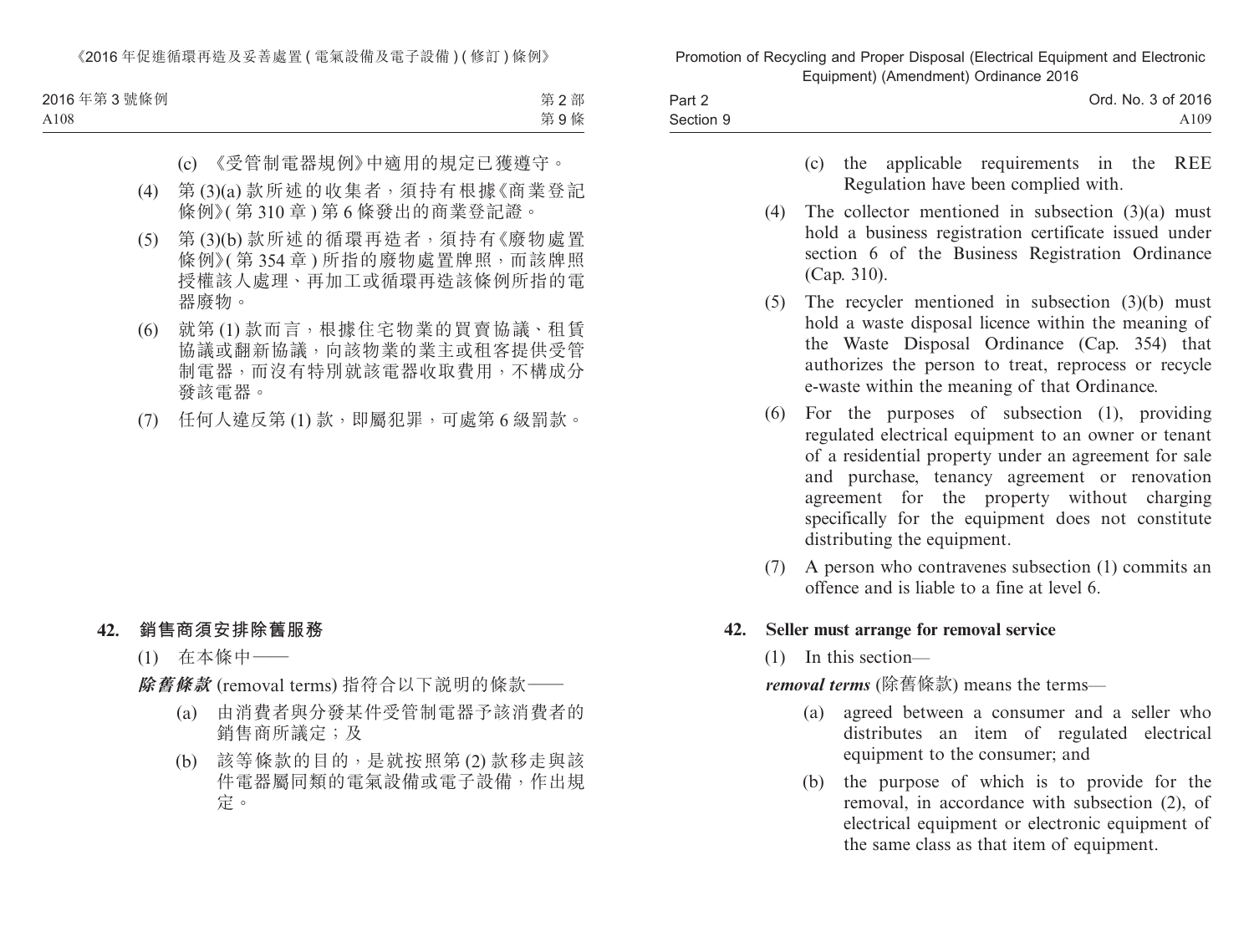| 2016年第3號條例 | 第2部 |
|------------|-----|
| A110       | 第9條 |

- $(2)$   $\sqrt[4]{\frac{1}{2}}$ 
	- (a) 銷售商分發某件受管制電器 (**前者** ) 予某消費 者;
	- (b) 該消費者按照除舊條款及《受管制電器規例》 中任何適用的規定,要求該銷售商移走另一件 電氣設備或電子設備 (**後者** );及
	- (c) 前者與後者符合附表 6 第 2 欄列出的同一項電 氣設備或電子設備的描述,

則該銷售商須按照其除舊服務方案,安排移走後 者。該銷售商不得為該項安排而向該消費者收取費 用。

- (3) 任何人違反第 (2) 款,即屬犯罪——
	- (a) 如屬首次定罪–––可處第 6 級罰款;及
	- (b) 如屬再次定罪——可處罰款 \$200,000。
- (4) 如某銷售商分發任何受管制電器予某消費者,該銷 售商須在訂立有關分發合約前,以書面形式,將該 銷售商根據第(2)款須履行的責任,通知該消費者。
- (5) 如一
	- (a) 某銷售商分發任何受管制電器予某消費者;及
	- (b) 有關分發合約,將會受某些除舊條款所規限,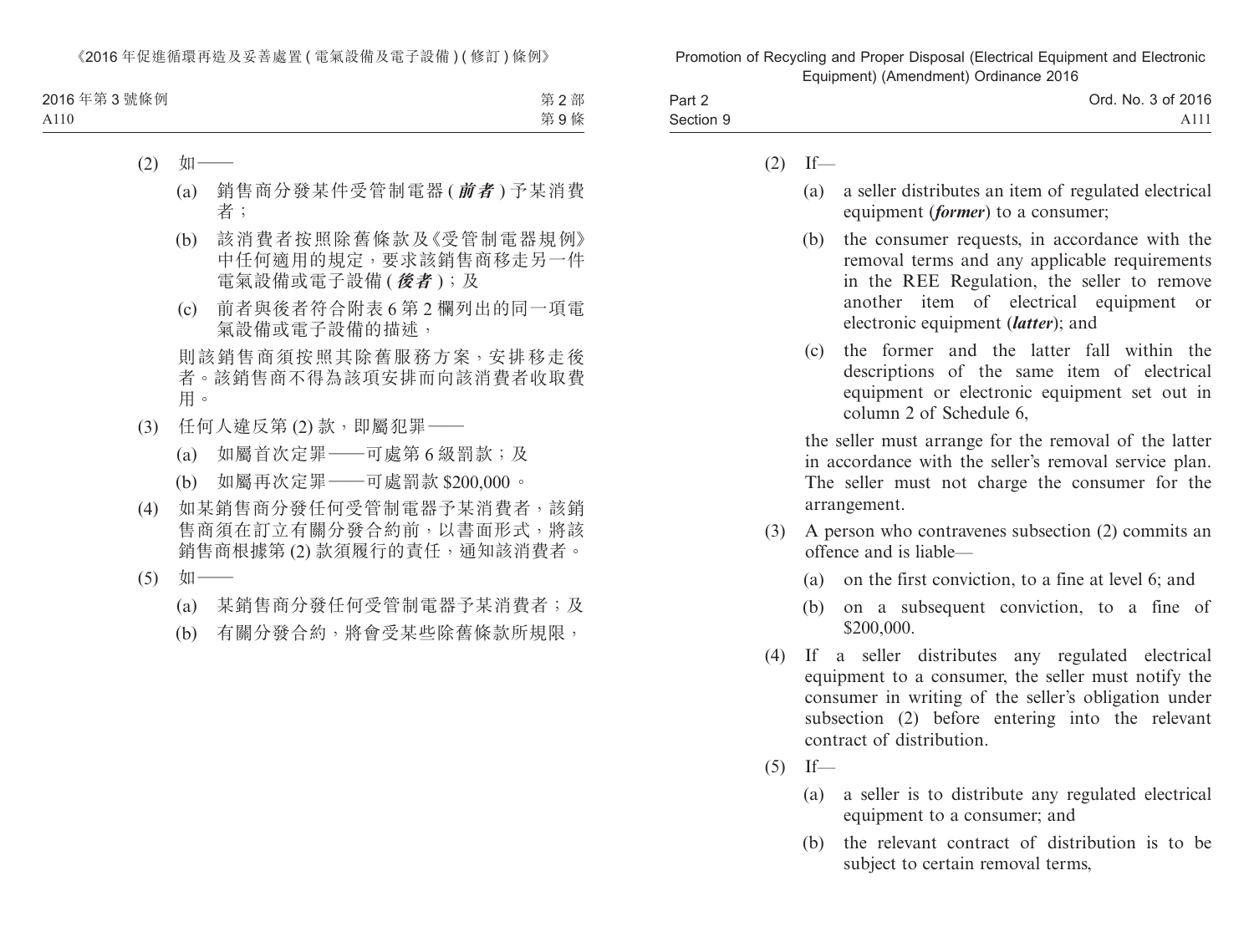| 2016年第3號條例 | 第2部 |
|------------|-----|
| A112       | 第9條 |

則該銷售商須在訂立該合約前,以書面形式,將該 等條款通知該消費者。

- (6) 任何人違反第 (4) 款,即屬犯罪——
	- (a) 如屬首次定罪——可處第 2 級罰款;及
	- (b) 如屬再次定罪——可處第 3 級罰款。
- (7) 任何人違反第 (5) 款,即屬犯罪——
	- (a) 如屬首次定罪——可處第 2 級罰款;及
	- (b) 如屬再次定罪——可處第 3 級罰款。
- (8) 適用於分發受管制電器予消費者的除舊條款,構成 有關分發合約的條款的一部分。
- (9) 除舊條款在與本條例的條文有抵觸的範圍內屬無效。
- (10) 就第 (2)、(4) 或 (5) 款而言,根據住宅物業的買賣 協議、租賃協議或翻新協議,向該物業的業主或租 客提供受管制電器,而沒有特別就該電器收取費 用,不構成分發該電器。

### **43. 妥善處置被移走的電氣設備或電子設備**

(1) 如某收集者按照某銷售商的除舊服務方案,為該銷 售商提供電氣設備或電子設備除舊服務,該收集者 須確保有關設備——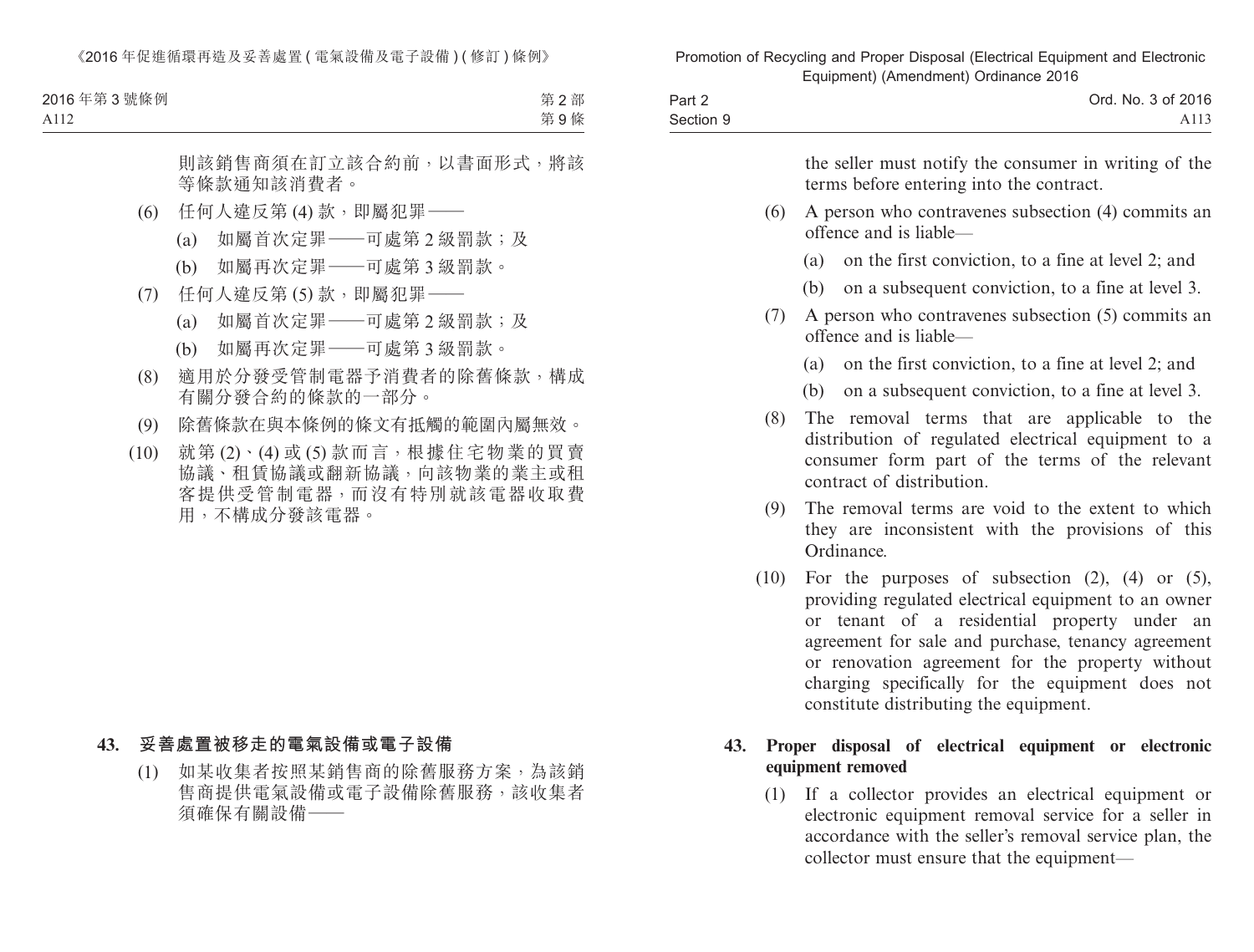| 2016年第3號條例 | 第2部 |
|------------|-----|
| A114       | 第9條 |

- (a) 於合理時間內,運送予該方案中指明的循環再 造者;及
- (b) 獲該循環再造者接收。
- (2) 任何人違反第 (1) 款,即屬犯罪——
	- (a) 如屬首次定罪——可處第 6 級罰款;及
	- (b) 如屬再次定罪——可處罰款 \$200,000。
- (3) 被控犯第 (2) 款所訂罪行的人,如證明自己已作出 應有努力,以避免犯該罪行,即為免責辯護。

# **第 5 分部——規例**

### **44. 局長可就第 4 部訂立規例**

- (1) 局長可在諮詢環境諮詢委員會後,就以下所有或任 何事宜訂立規例——
	- (a) 第 33 條所指的登記申請及對該申請作出決定;
	- (b) 第 34 條所指的撤銷登記;
	- (c) 登記供應商及銷售商就每類受管制電器提供循 環再造標籤;
	- (d) 每類受管制電器的循環再造徵費;
	- (e) 登記供應商繳付循環再造徵費;
	- (f) 登記供應商呈交申報;
	- (g) 申報須載有的資料;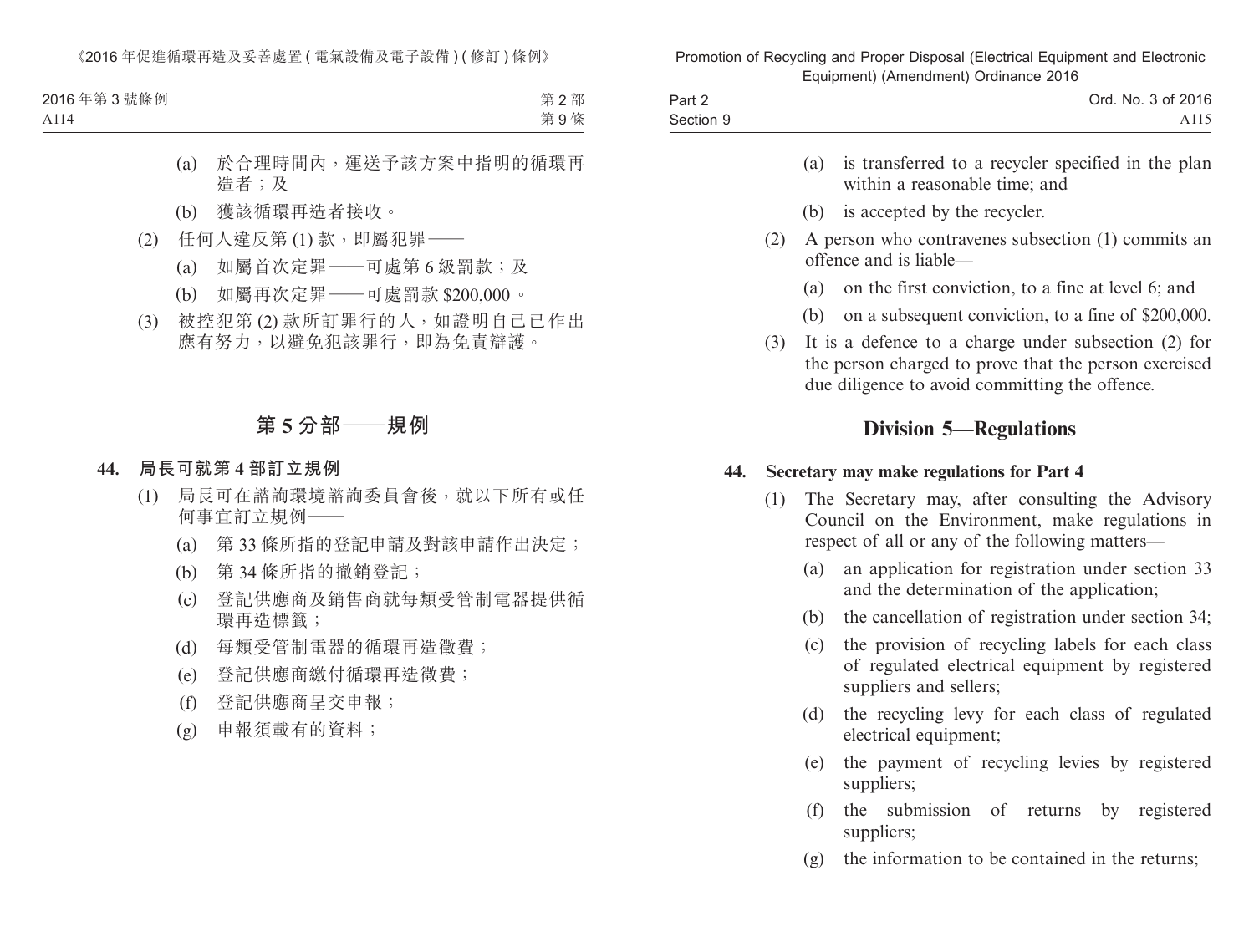| 2016年第3號條例 | 第2部  |
|------------|------|
| A116       | 第10條 |

- (h) 登記供應商保留的紀錄及文件;
- (i) 登記供應商呈交審計報告;
- (j) 為施行第 35(2)(b) 條的訂明字句;
- (k) 除舊服務方案的規定;
- (l) 第 42 條所規定的除舊服務。
- (2) 根據第 (1) 款訂立的規例,須經立法會批准。

# **第 6 分部——補充條文**

#### **45. 豁免**

附表 7 第 3 欄列出的受管制電器,獲豁免而不受該附表 第 2 欄與它相對之處列出的條文所規限。

### **46. 局長可修訂附表 6 及 7**

- (1) 局長可在諮詢環境諮詢委員會後,藉於憲報刊登的 公告,修訂附表 6 或 7。
- (2) 根據第 (1) 款作出的公告,須經立法會批准。"。

## **10. 加入附表 6 及 7**

在附表 5 之後——

**加入**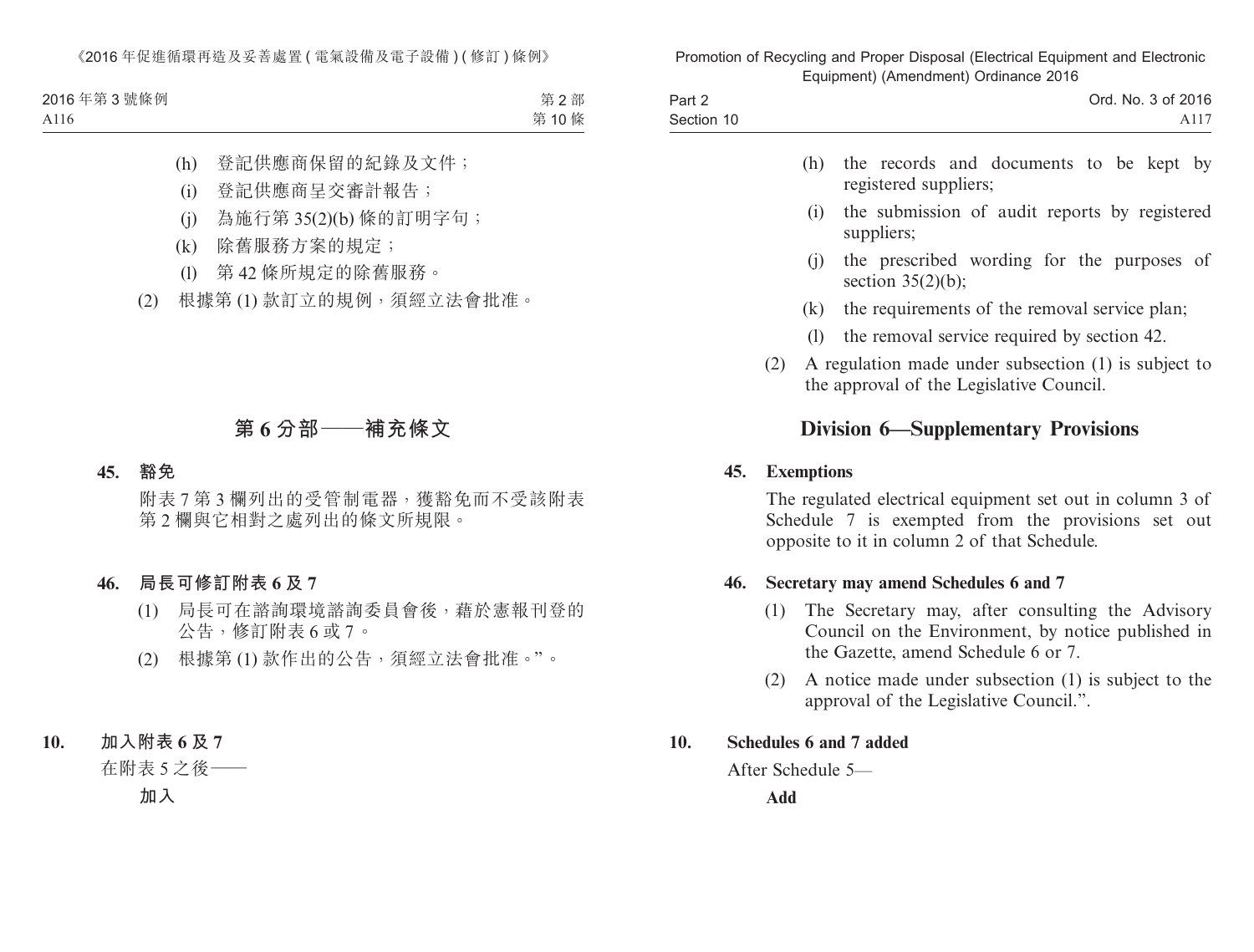| 2016年第3號條例 | 第2部  |
|------------|------|
| A118       | 第10條 |
|            |      |

# "**附表 6** [ 第 3、42 及 46 條 ]

# **本條例適用的受管制電器**

| 第1欄            | 第2欄           | 第3欄                                               |
|----------------|---------------|---------------------------------------------------|
| 項              | 電氣設備或<br>電子設備 | 在本條例中的定義                                          |
| $\mathbf{1}$ . | 空調機           | 屬《能源效益(產品標籤)條例》<br>(第598章)附表1第2部第1分<br>部所描述的空調機。  |
| 2.             | 電冰箱           | 屬《能源效益(產品標籤)條例》<br>(第598章)附表1第2部第2分<br>部所描述的冷凍器具。 |
| 3.             | 洗衣機           | 屬《能源效益(產品標籤)條例》<br>(第598章)附表1第2部第4分<br>部所描述的洗衣機。  |
| 4.             | 電視機           | 符合以下描述的電子裝<br>(1)<br>首・                           |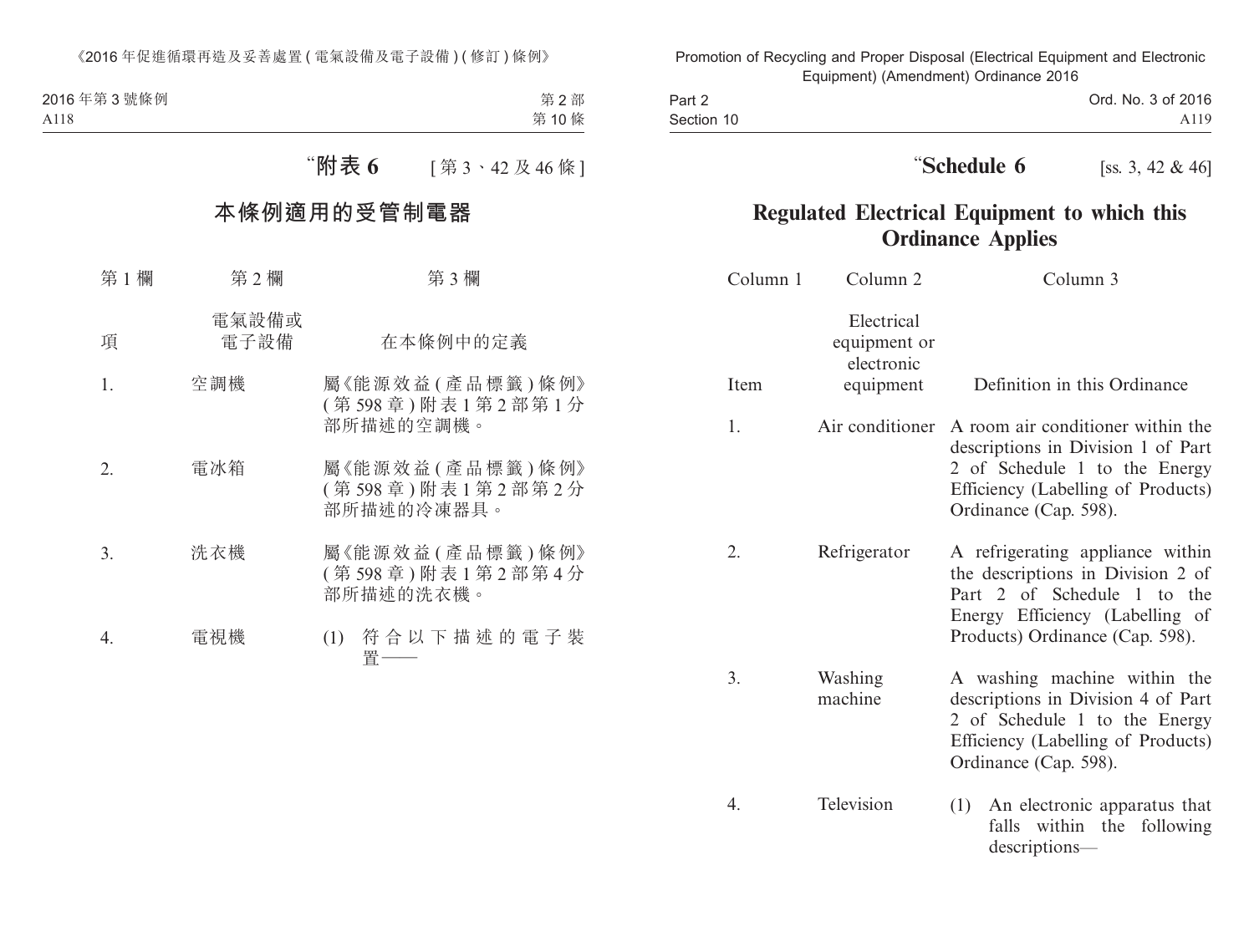| 2016年第3號條例<br>A120 |               |     | 第2部<br>第10條                                                             |
|--------------------|---------------|-----|-------------------------------------------------------------------------|
| 第1欄                | 第2欄           |     | 第3欄                                                                     |
| 項                  | 電氣設備或<br>電子設備 |     | 在本條例中的定義                                                                |
|                    |               | (a) | 該裝置由調頻器(或接<br>收器)及顯示屏幕組<br>成,而該等組件收納於<br>同一個外殼內;                        |
|                    |               | (b) | 該裝置的主要功能,是<br>接收由天線或訊號電纜<br>傳送的電視訊號,並顯<br>示該等訊號;                        |
|                    |               | (c) | 該裝置的顯示屏幕的<br>尺寸,不超過254厘米<br>(100 吋)(以對角斜角<br>量度);及                      |
|                    |               | (d) | (如該裝置附有任何其<br>他視聽器材)該視聽器<br>材收納於該外殼內,連<br>同其他組件,以一條電<br>源電線與電源插座連<br>接。 |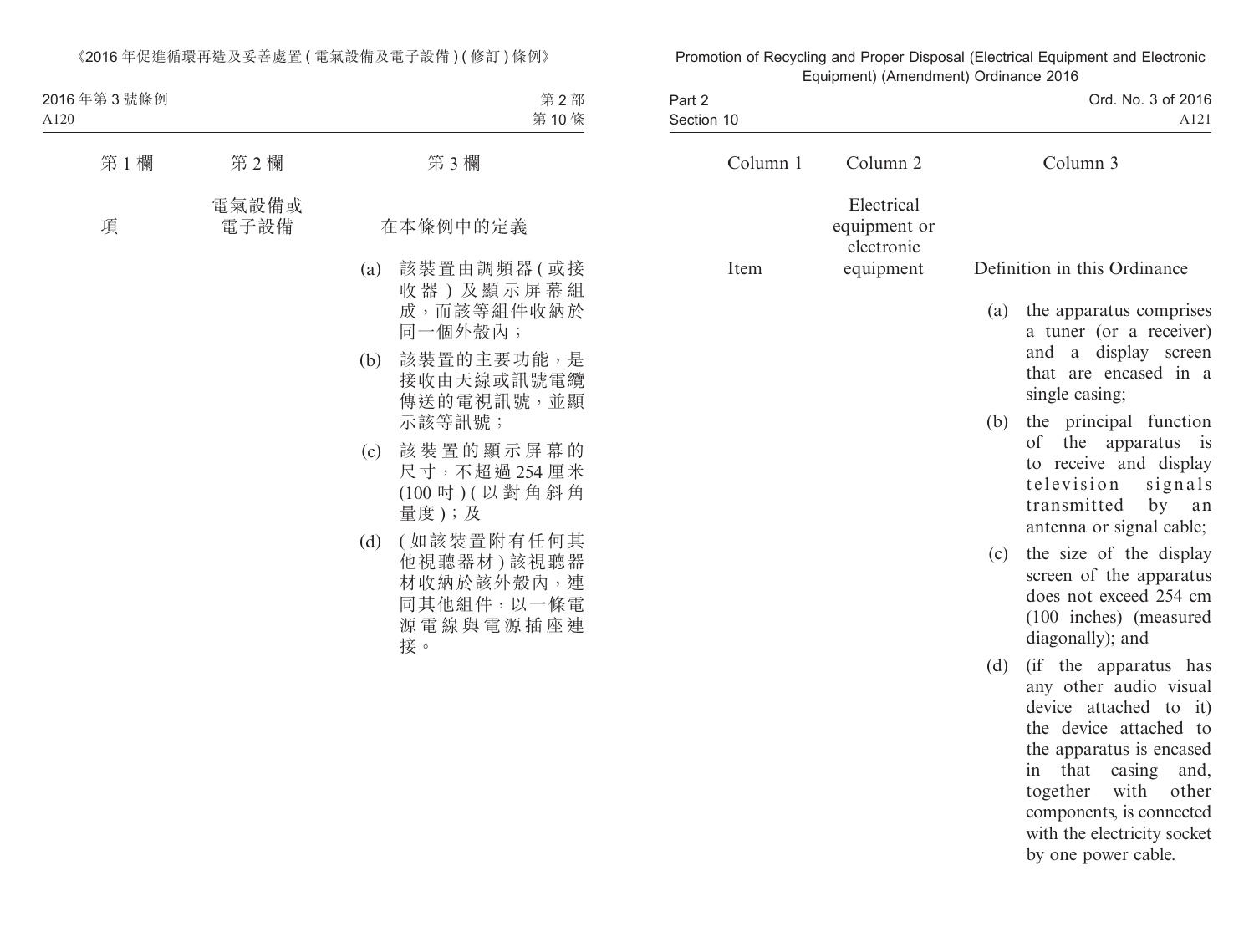| 2016年第3號條例<br>A122 |               |     | 第2部<br>第10條                                                                               |
|--------------------|---------------|-----|-------------------------------------------------------------------------------------------|
| 第1欄                | 第2欄           |     | 第3欄                                                                                       |
| 項                  | 電氣設備或<br>電子設備 |     | 在本條例中的定義                                                                                  |
|                    |               | (2) | 一部電視機即使亦符合本附<br>表第8項中 <i>顯示器</i> 的定義,<br>就本條例而言,仍視作電視<br>機。                               |
| 5.                 | 電腦            | (1) | 符合以下説明的電子裝<br>置—                                                                          |
|                    |               |     | 用作儲存、處理及檢索<br>(a)<br>電子數據;及                                                               |
|                    |               |     | 在行銷過程中,普遍地<br>(b)<br>被稱為"個人電腦"、<br>"桌上電腦"、"平板電<br>腦"、"手提電腦"或"筆<br>記簿電腦",或被冠以<br>具相近意義的名稱。 |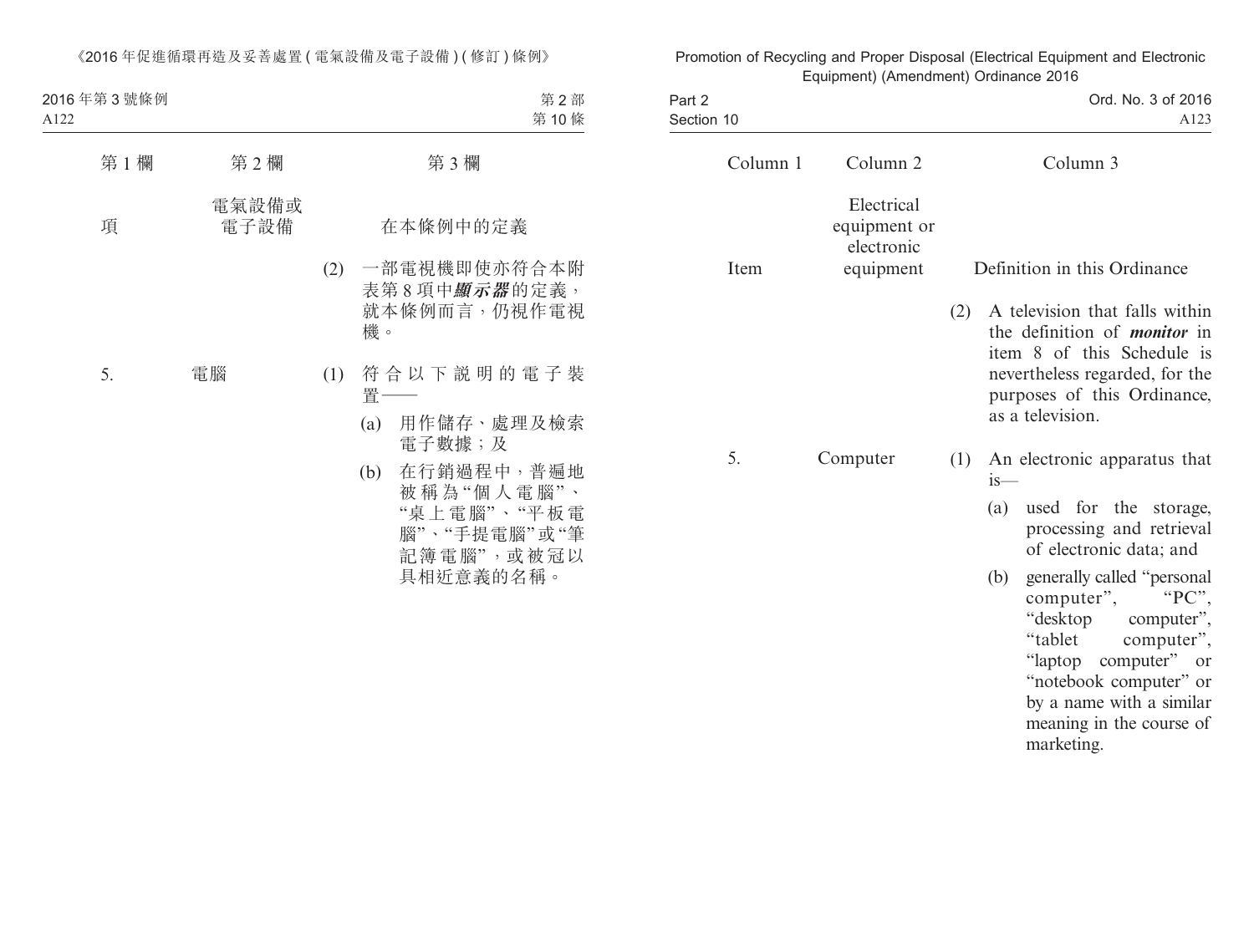| 2016年第3號條例<br>A124 |               |     |                          | 第2部<br>第10條                                                                                                                                                                                                |
|--------------------|---------------|-----|--------------------------|------------------------------------------------------------------------------------------------------------------------------------------------------------------------------------------------------------|
| 第1欄                | 第2欄           |     |                          | 第3欄                                                                                                                                                                                                        |
| 項                  | 電氣設備或<br>電子設備 |     |                          | 在本條例中的定義                                                                                                                                                                                                   |
|                    |               | (2) | (a)<br>(b)<br>(c)<br>(d) | 一部可攜式電子裝置即使符<br>合第(1)段的描述,只要亦<br>符合以下説明,就本條例而<br>言,仍不視作電腦—<br>該裝置的其中一項主要<br>功能,是透過蜂窩式無<br>線電網絡作流動通訊;<br>該裝置具有電話的標準<br>語音功能;<br>該裝置與公眾電話網絡<br>(PSTN) 連接;及<br>在行銷過程中,該裝置<br>普遍地被稱為"電話",<br>或被冠以具相近意義的<br>名稱。 |
|                    |               |     |                          |                                                                                                                                                                                                            |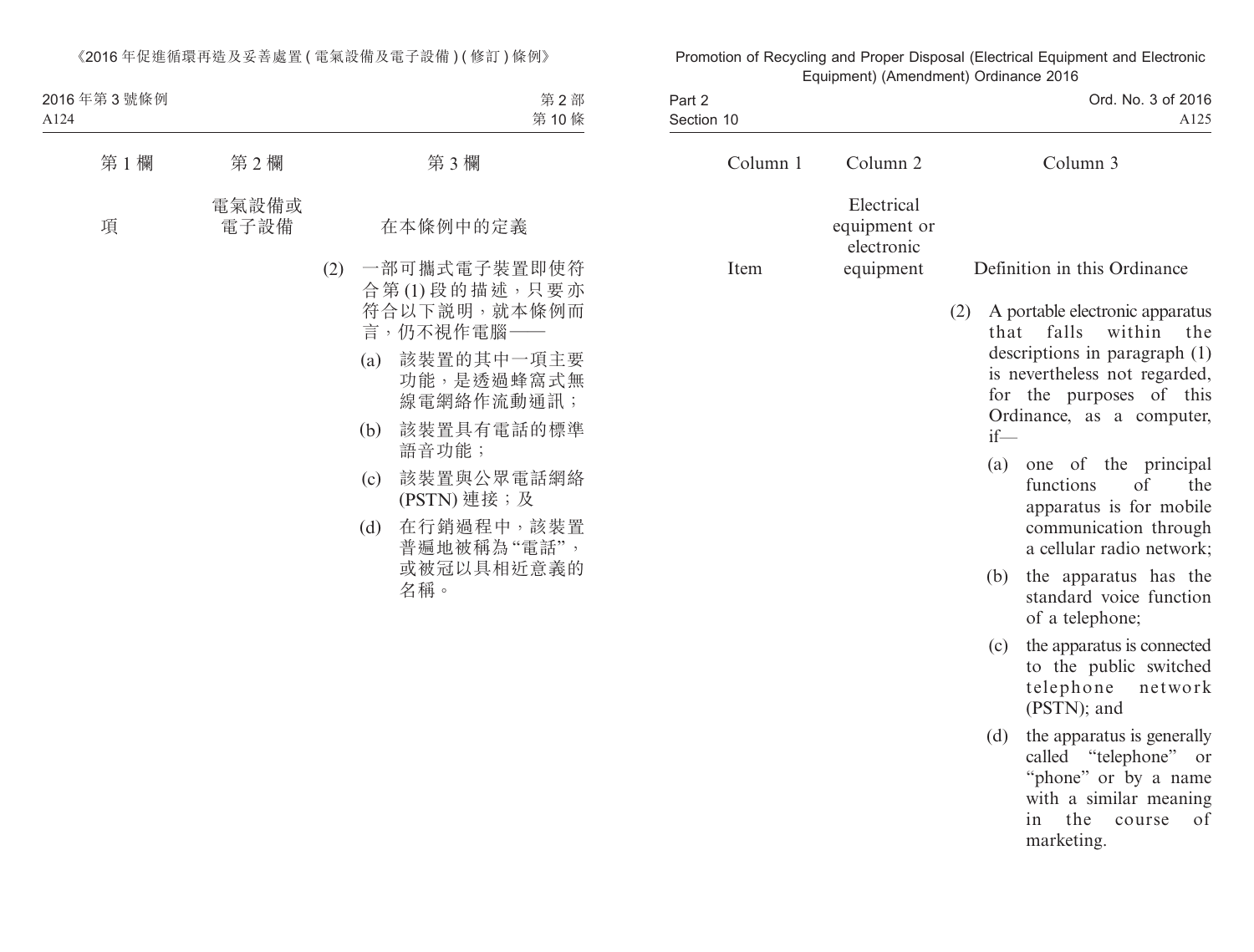| 2016年第3號條例<br>A126 |               |     | 第2部<br>第10條                                                                          |
|--------------------|---------------|-----|--------------------------------------------------------------------------------------|
| 第1欄                | 第2欄           |     | 第3欄                                                                                  |
| 項                  | 電氣設備或<br>電子設備 |     | 在本條例中的定義                                                                             |
|                    |               | (3) | 一部電腦即使亦符合本附表<br>中其他電氣設備或電子設備<br>的定義, 就本條例而言, 仍<br>視作電腦。                              |
| 6.                 | 列印機           | (1) | 符合以下描述的電子裝<br>置—<br>(a) 該裝置的重量,不超過<br>30公斤(不包括任何經<br>設計供徒手移除的耗<br>材、電源電線及數據電<br>線);及 |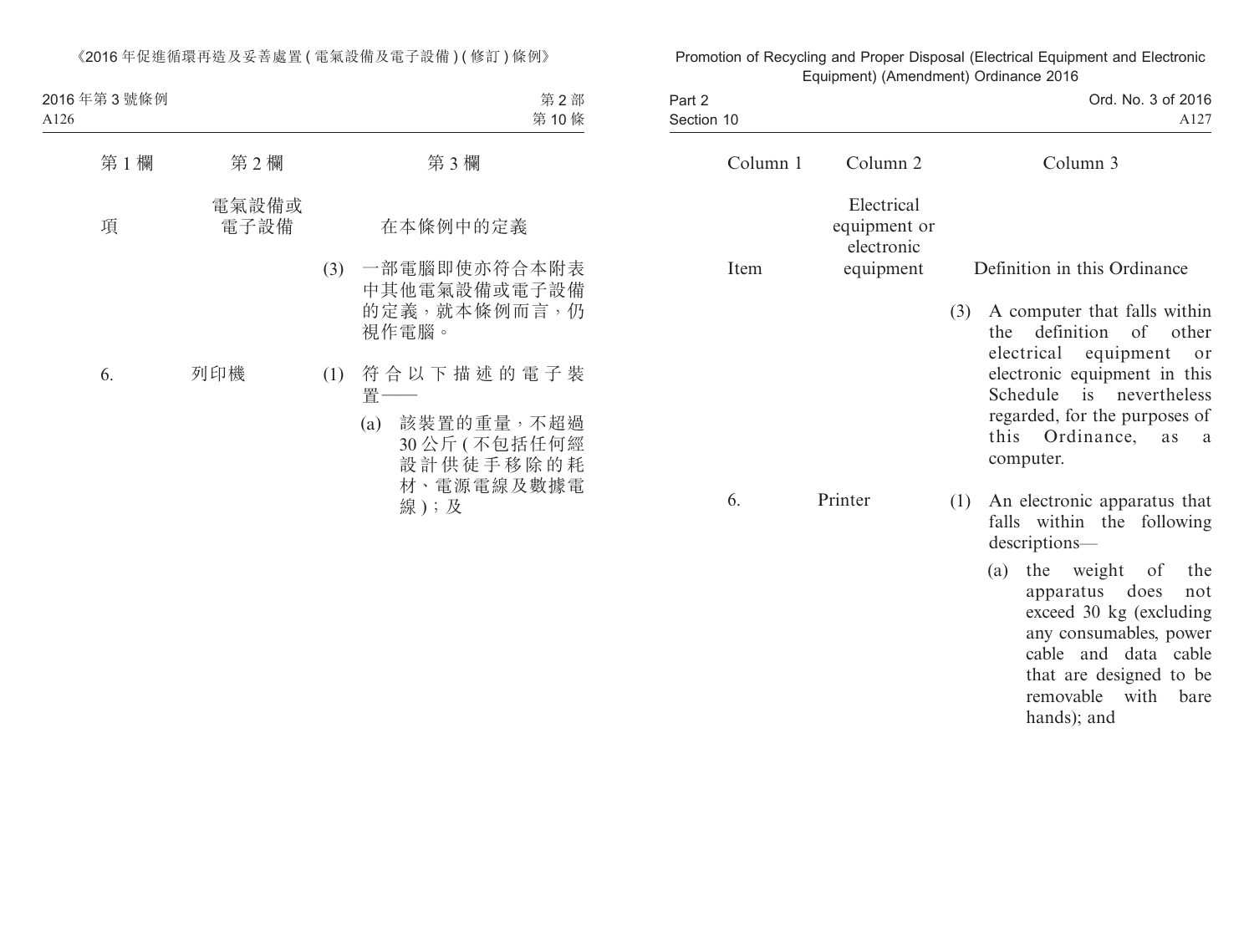| 2016年第3號條例<br>A128 |               |     | 第2部<br>第10條                                                                 |
|--------------------|---------------|-----|-----------------------------------------------------------------------------|
| 第1欄                | 第2欄           |     | 第3欄                                                                         |
| 項                  | 電氣設備或<br>電子設備 |     | 在本條例中的定義                                                                    |
|                    |               |     | 該裝置的主要功能,是<br>(b)<br>運用來自與該裝置聯結<br>的電腦的電子數據,在<br>紙張上印出文字或圖<br>像。            |
|                    |               | (2) | 一部列印機即使亦能用作影<br>印機、圖文傳真機或掃描<br>器,就本條例而言,仍視作<br>列印機。                         |
|                    |               | (3) | 如一部圖文傳真機只能運用<br>通過電話訊號網絡傳送的電<br>子數據,在紙張上印出文字<br>或圖像,則該傳真機就本條<br>例而言,不視作列印機。 |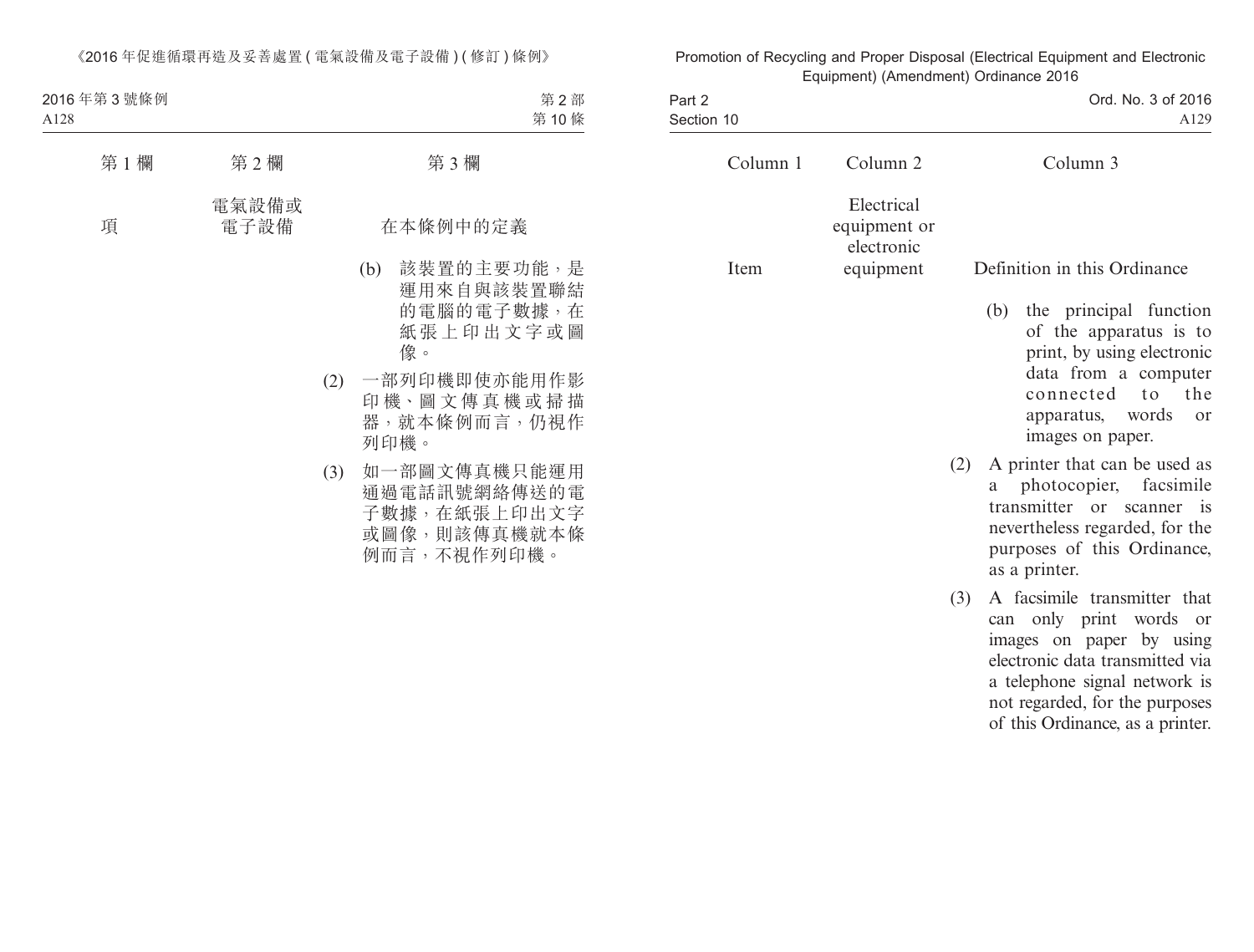| 2016年第3號條例<br>A130 |               | 第2部<br>第10條                                                                                                                                                                                      |
|--------------------|---------------|--------------------------------------------------------------------------------------------------------------------------------------------------------------------------------------------------|
| 第1欄                | 第2欄           | 第3欄                                                                                                                                                                                              |
| 項                  | 電氣設備或<br>電子設備 | 在本條例中的定義                                                                                                                                                                                         |
| 7.                 | 掃描器           | 符合以下描述的電子裝置——<br>(a) 該裝置的重量,不超過<br>30公斤(不包括任何經<br>設計供徒手移除的耗<br>材、電源電線及數據電<br>線);及<br>該裝置的主要功能,是<br>(b)<br>藉著對緊貼於該裝置的<br>透明屏幕的表面上的任<br>何文字或圖像作光學掃<br>描,以產生電子數據,<br>而該等文字或圖像,可<br>透過該等電子數據而重<br>現。 |
| 8.                 | 顯示器           | 符合以下描述的電子裝置一                                                                                                                                                                                     |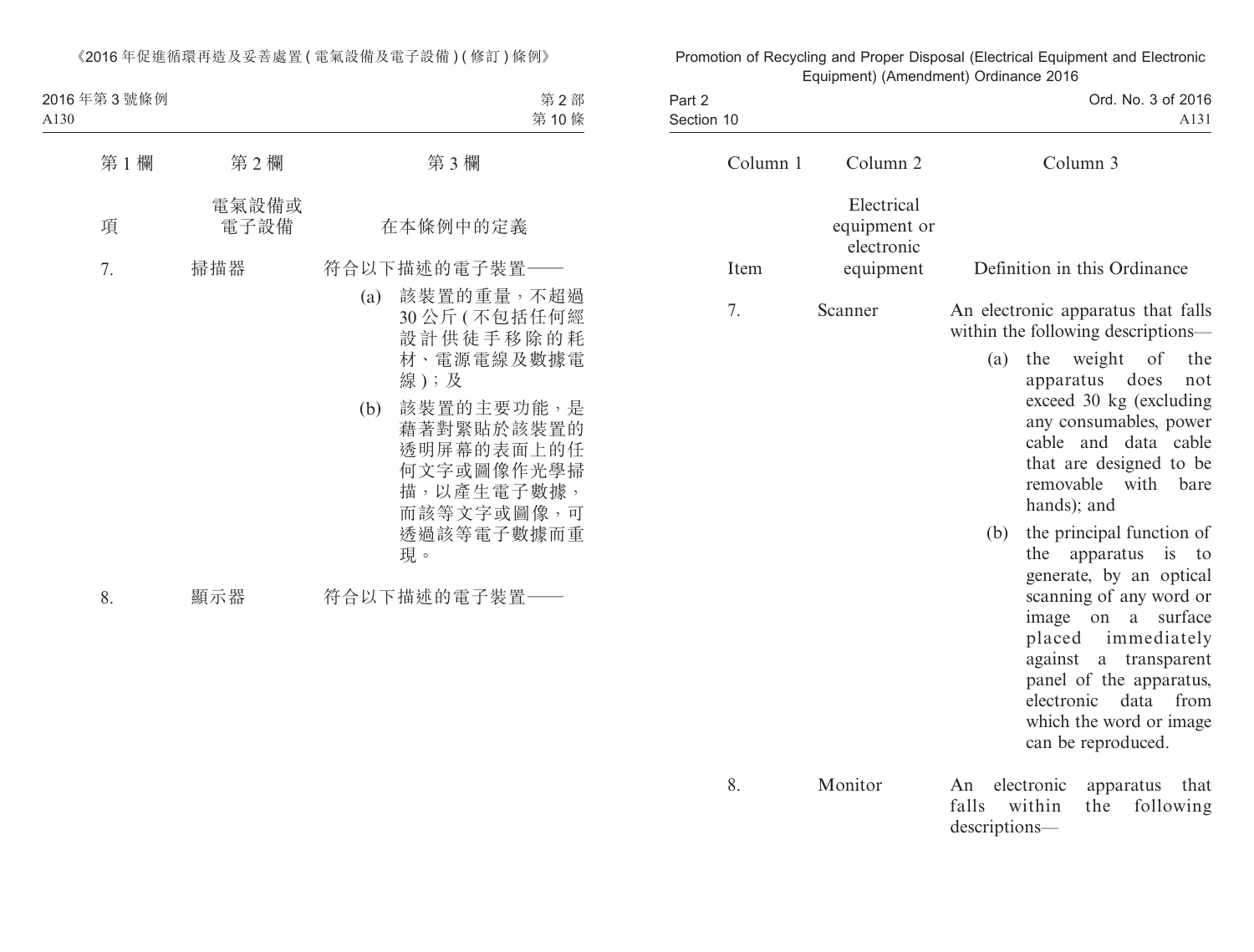| 2016年第3號條例<br>A132 |               |     | 第2部<br>第10條                                                                                                              |
|--------------------|---------------|-----|--------------------------------------------------------------------------------------------------------------------------|
| 第1欄                | 第2欄           |     | 第3欄                                                                                                                      |
| 項                  | 電氣設備或<br>電子設備 |     | 在本條例中的定義                                                                                                                 |
|                    |               | (a) | 該裝置不具備儲存電子<br>數據或運算的功能;                                                                                                  |
|                    |               | (b) | 該裝置的主要功能,是<br>應用陰極射線管(CRT)、<br>液晶體(LCD)、等離<br>子、發光二極管(LED)<br>或激光技術,運用來自<br>與該裝置聯結的電腦的<br>電子數據,在一個顯示<br>屏幕上產生文字或圖<br>像;及 |
|                    |               | (c) | 該裝置的顯示屏幕的尺<br>寸,不小於13.97厘米<br>(5.5 吋)(以對角斜角量<br>度),但不超過254厘<br>米(100 吋)(以對角斜<br>角量度)。                                    |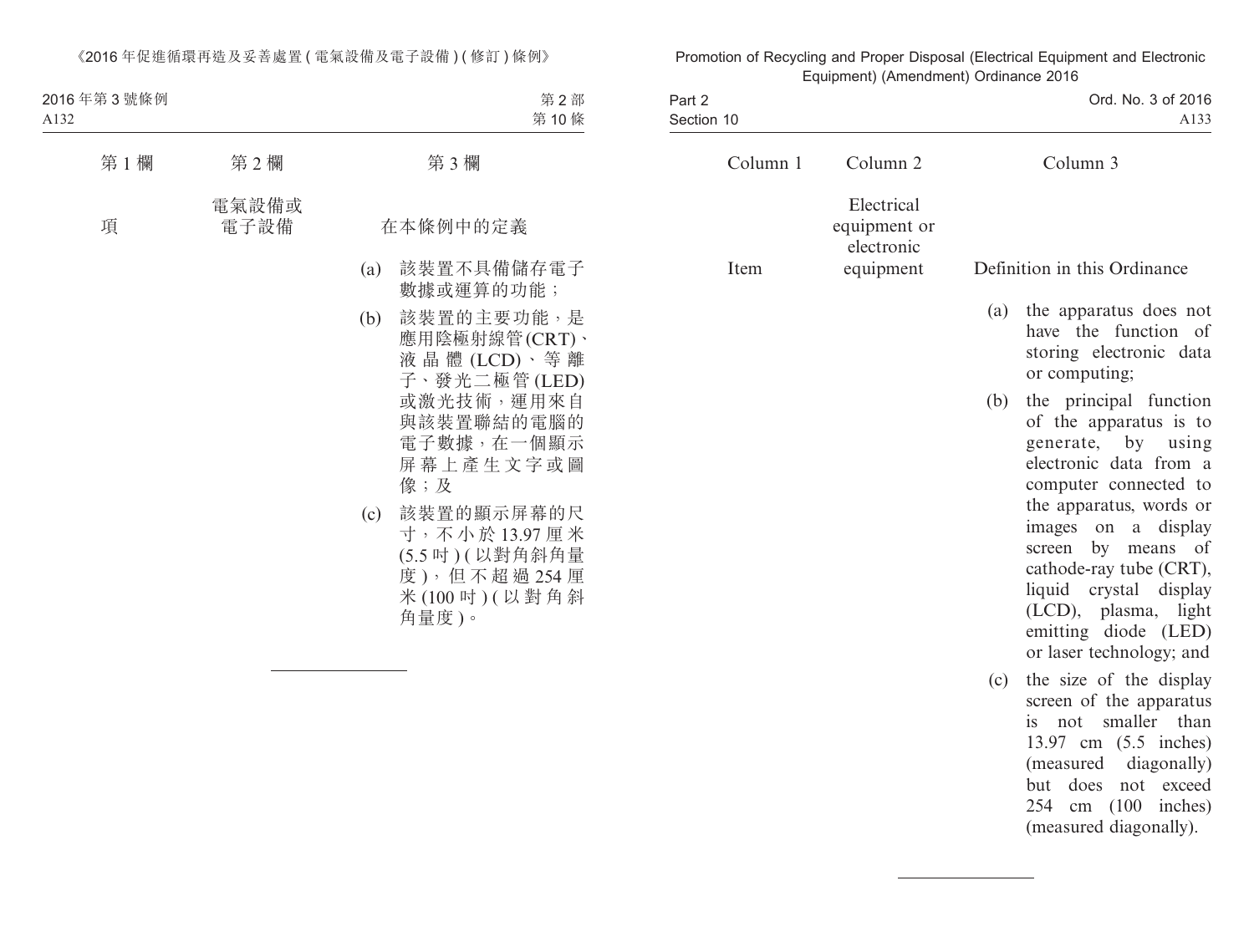第 2 部 第 10 條 2016 年第 3 號條例 A134

**附表 7** [ 第 45 及 46 條 ]

# **獲豁免不受若干條文規限的受管制電器**

| 第1欄 | 第2欄 | 第3欄     |
|-----|-----|---------|
| 項   | 條文  | 受管制電器"。 |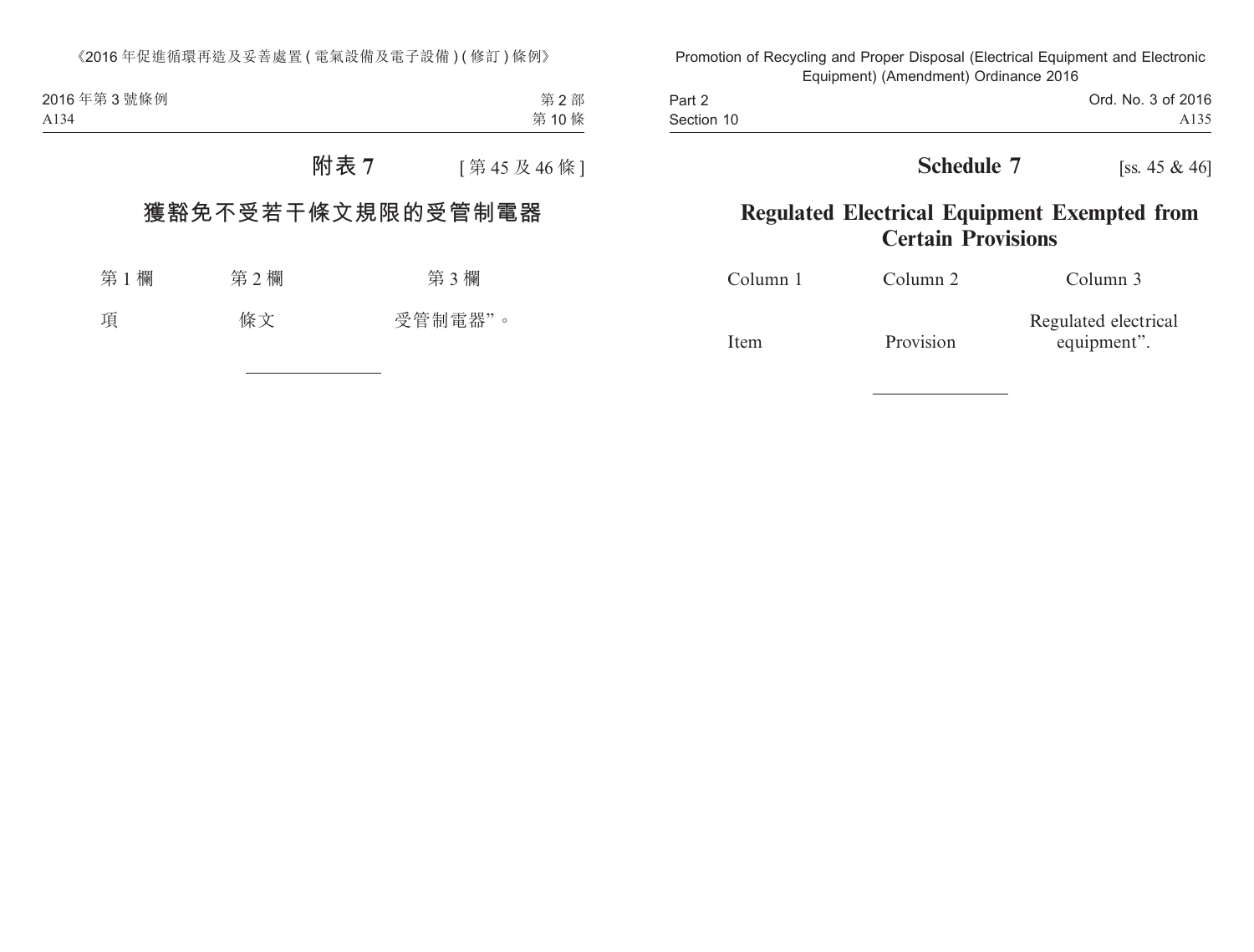| 2016年第3號條例       | 第3部  |
|------------------|------|
| A <sub>136</sub> | 第11條 |

# **第 3 部**

# **修訂《廢物處置條例》**

#### **11. 修訂《廢物處置條例》**

《廢 物 處 置 條 例》( 第 354 章) 現 予 修 訂, 修 訂 方 式 列 於 第 12 至 19 條。

### **12. 修訂第 2 條 ( 釋義 )**

(1) 第 2(1) 條——

### **廢除處置的定義**

**代以**

"**處置** (disposal)——

- (a) 就化學廢物及醫療廢物而言,包括處理、再加 工及循環再造;及
- (b) 就電器廢物而言,包括貯存、處理、再加工及 循環再造,但不包括修理;"。
- (2) 第 2(1) 條,**廢物**的定義,在"建築廢物、"之後—— **加入**

"電器廢物、"。

(3) 第 2(1) 條——

### **按筆劃數目順序加入**

"**電器廢物** (e-waste) 指符合以下說明的任何電氣設備或 電子設備︰從其外觀判斷,屬《產品環保責任條例》 ( 第 603 章 ) 附表 6 第 2 欄列出的項目,並已遭扔 棄;"。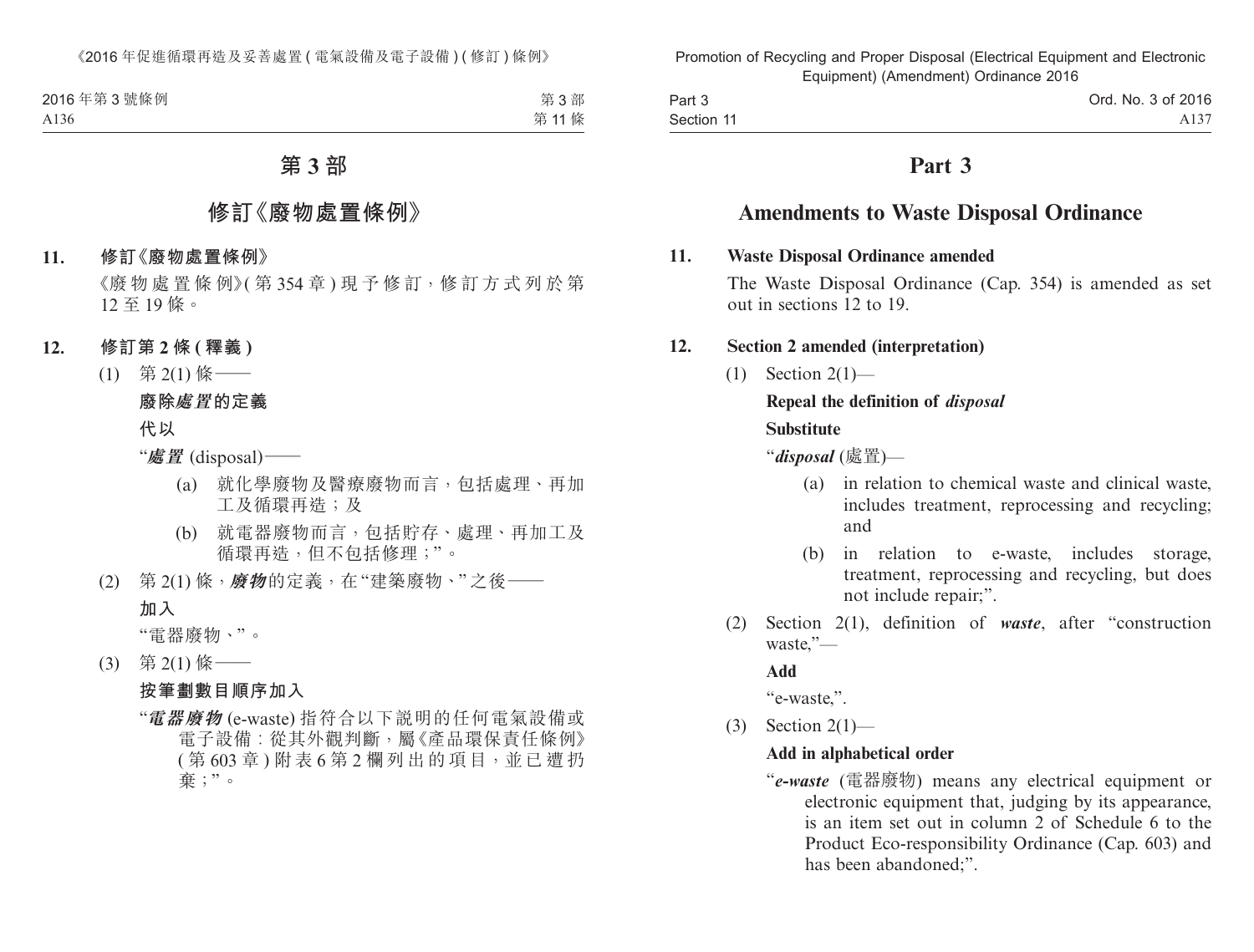| 2016年第3號條例 | 第3部  |
|------------|------|
| A138       | 第13條 |

#### **13. 修訂第 16 條 ( 禁止擅自處置廢物 )**

(1) 在第 16(2)(e) 條之後——

# **加入**

- "(ea) 用於處置並非化學廢物的電器廢物,而該項處置, 是在面積不超過 100 平方米的土地或處所上進行的;
	- (eb) 用作貯存總體積不超過 50 立方米 ( 以最大闊度乘 以最大高度乘以最大長度計 ) 的電器廢物;
	- (ec) 在某處所上貯存電器廢物,而該處所是位於多層建 築物內的;"。
- (2) 在第 16(2) 條之後——

# **加入**

- " $(2A)$  儘管有第 $(2)$  $(ea) \cdot (eb)$ 及 $(ec)$ 款的規定,任何人可 向署長申請牌照,以將某土地或處所,用於處置電 器廢物。
	- (2B) 局長可在諮詢環境諮詢委員會後,在須經立法會批 准的規限下,藉於憲報刊登的公告–
		- (a) 藉修改第 (2)(ea) 款所述的面積,修訂該款;或
		- (b) 藉修改第 (2)(eb) 款 所 述 的 總 體 積,修 訂 該 款。"。

# **14. 修訂第 18 條 ( 第 16、16A、16B、16C 及 17 條所訂罪行的罰 則及免責辯護 )**

在第 18(2) 條之後——

**加入**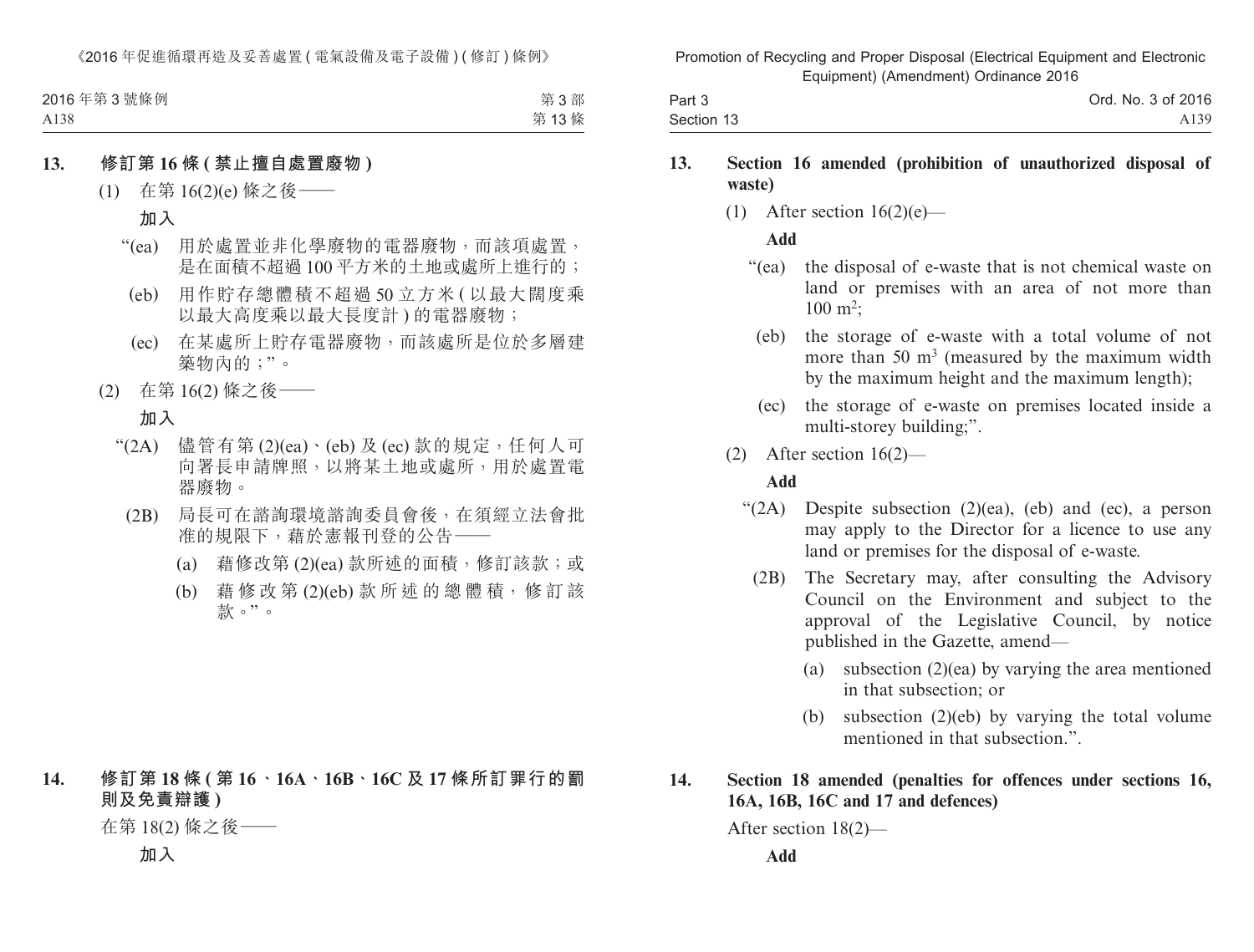| 2016年第3號條例 | 第3部  |
|------------|------|
| A140       | 第15條 |

- "(3) 如某人就貯存、處理、再加工或循環再造任何並非 化學廢物的電器廢物而被控犯第16條所訂罪行, 則第 (4) 款適用於該人。
	- (4) 如上述的人證明,有關電氣設備或電子設備並不符 合《產品環保責任條例》( 第 603 章 ) 附表 6 第 3 欄 中該項設備的定義,即為對上述控罪的免責辯護。
	- (5) 在以下情況下,上述的人視為已證明需要就上述免 責辯護而證明的事實——
		- (a) 有足夠證據就有關事實帶出爭論點;及
		- (b) 控方沒有提出足以排除合理疑點的相反證 明。"。

## **15. 修訂第 20A 條 ( 將廢物輸入香港須有許可證 )**

 $(1)$  第 20A(1)(a) 條 ——

#### **廢除**

";或"

**代以分號。**

(2) 第 20A(1)(b) 條—— **廢除句號**

**代以**

";或"。

(3) 在第 20A(1)(b) 條之後—— **加入**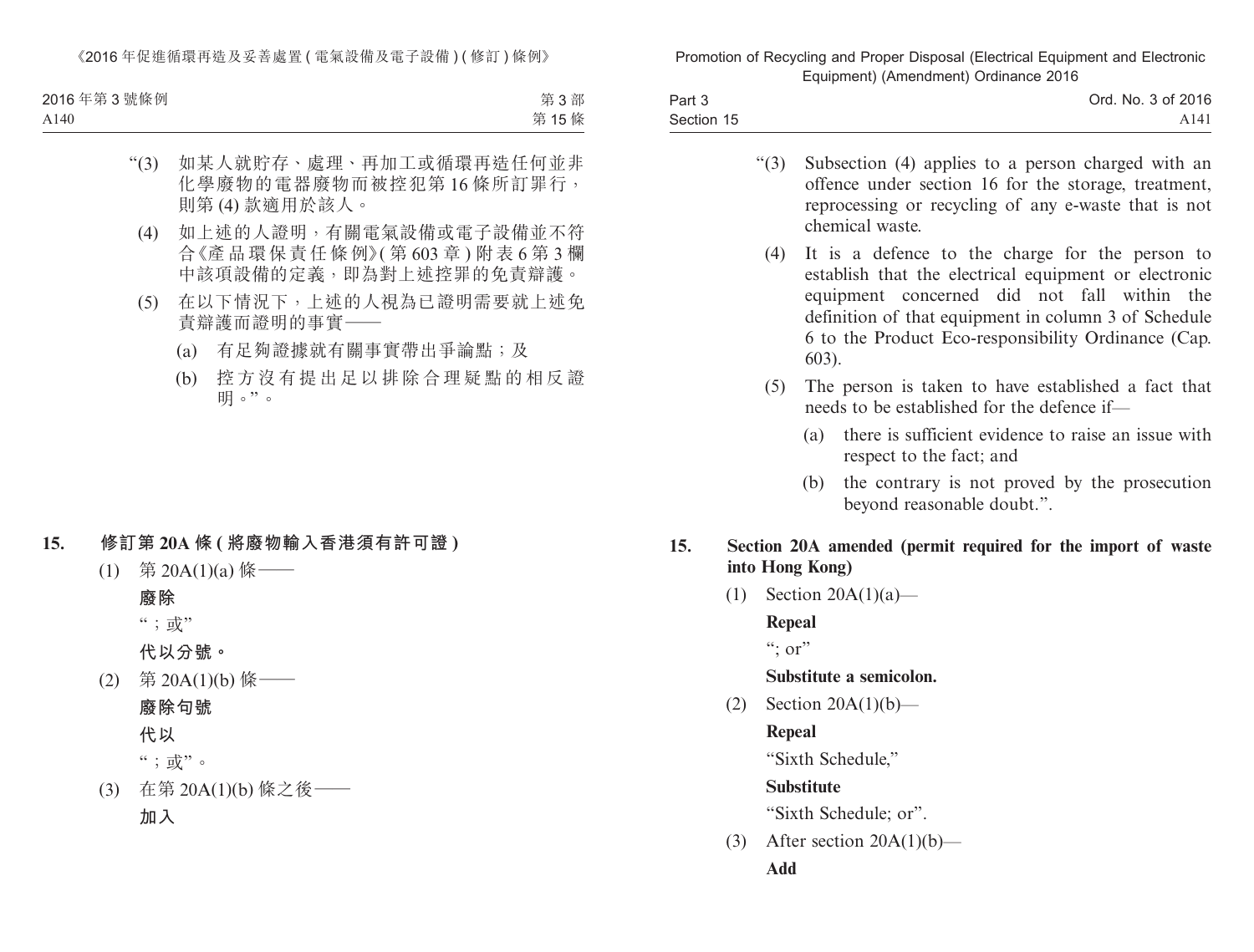| 2016年第3號條例 | 第3部  |
|------------|------|
| A142       | 第16條 |

# "(c) 任何不符合 (a) 或 (b) 段的描述的電器廢物。"。

### **16. 修訂第 20B 條 ( 將廢物輸出香港須有許可證 )**

- (1) 第 20B(1)(a) 條——
- **廢除** ";或" **代以分號。** (2) 第 20B(1)(b) 條——
- **廢除句號 代以** ";或"。
- (3) 在第 20B(1)(b) 條之後——
	- **加入**

"(c) 任何不符合 (a) 或 (b) 段的描述的電器廢物。"。

# **17. 修訂第 20G 條 ( 以應盡的努力作為免責辯護等 )**

在第 20G(3) 條之後——

**加入**

"(4) 如某人就輸入或輸出任何並非化學廢物的電器廢物 而被控犯第20E條所訂罪行,則第(5)款適用於該人。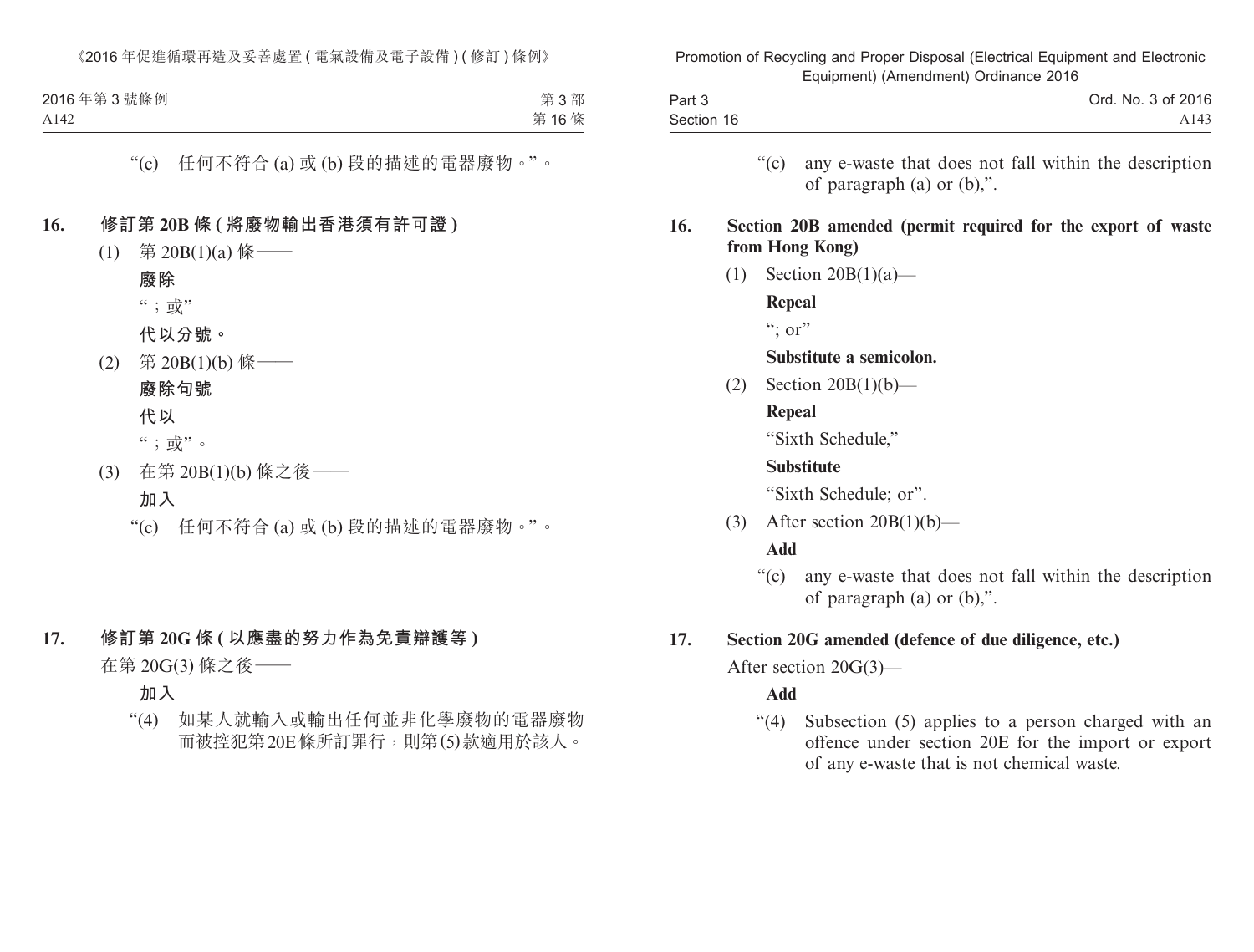| 2016年第3號條例 | 第3部  |
|------------|------|
| A144       | 第18條 |

- (5) 如上述的人證明,有關電氣設備或電子設備並不符 合《產品環保責任條例》( 第 603 章 ) 附表 6 第 3 欄 中該項設備的定義,即為對上述控罪的免責辯護。
- (6) 在 以 下 情 況 下,上 述 的 人 視 為 已 證 明 需 要 就 第 (5) 款所指的免責辯護而證明的事實——
	- (a) 有足夠證據就有關事實帶出爭論點;及
	- (b) 控方沒有提出足以排除合理疑點的相反證 明。"。

**18. 取代第 21A 條**

**廢除該條**

### **代以**

"**21A. 就化學廢物、醫療廢物或電器廢物批予廢物處置牌照的 情況**

> 在不局限第 21(4) 條的原則下,如有人就任何土地或處 所申請廢物處置牌照,則除非發牌當局信納,該土地或 處所備有廢物處置設施,而該設施——

(a) 能在訂明的期間內,處置訂明的最低數量的化 學廢物、醫療廢物或電器廢物 ( 視情況所需而 定);或

第 21A 條——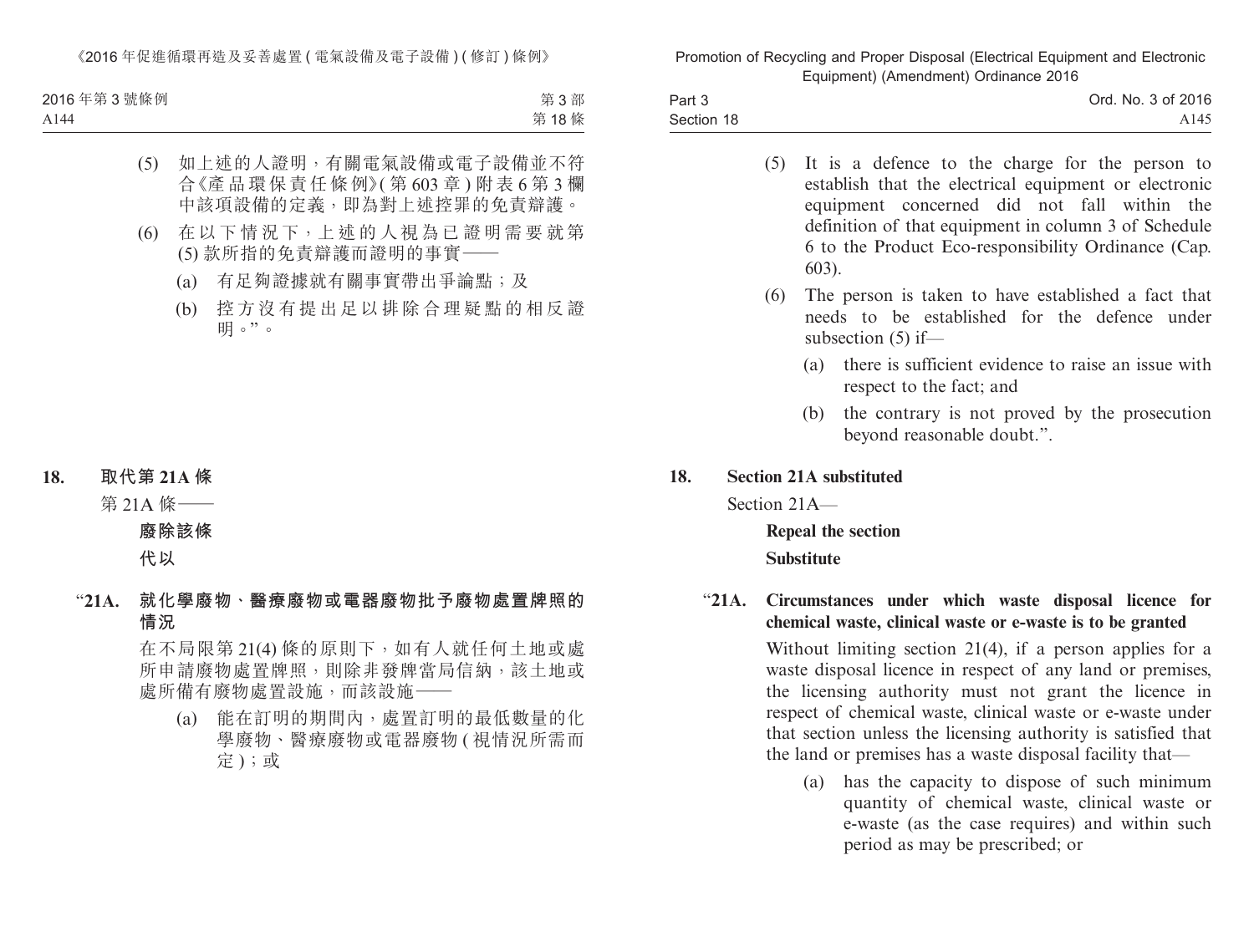| 2016年第3號條例       | 第3部  |
|------------------|------|
| A <sub>146</sub> | 第19條 |

(b) 能以訂明的其他方式,處置化學廢物、醫療廢 物或電器廢物 ( 視情況所需而定 ),

否則發牌當局不得根據該條,就化學廢物、醫療廢物或 電器廢物批予該牌照。"。

### **19. 修訂第 33 條 ( 規例 )**

- $(1)$  第 33(6)(b) 條
	- **廢除**

"或"。

(2) 在第 33(6)(b) 條之後——

# **加入**

"(ba) 許可證、授權或牌照的費用;或"。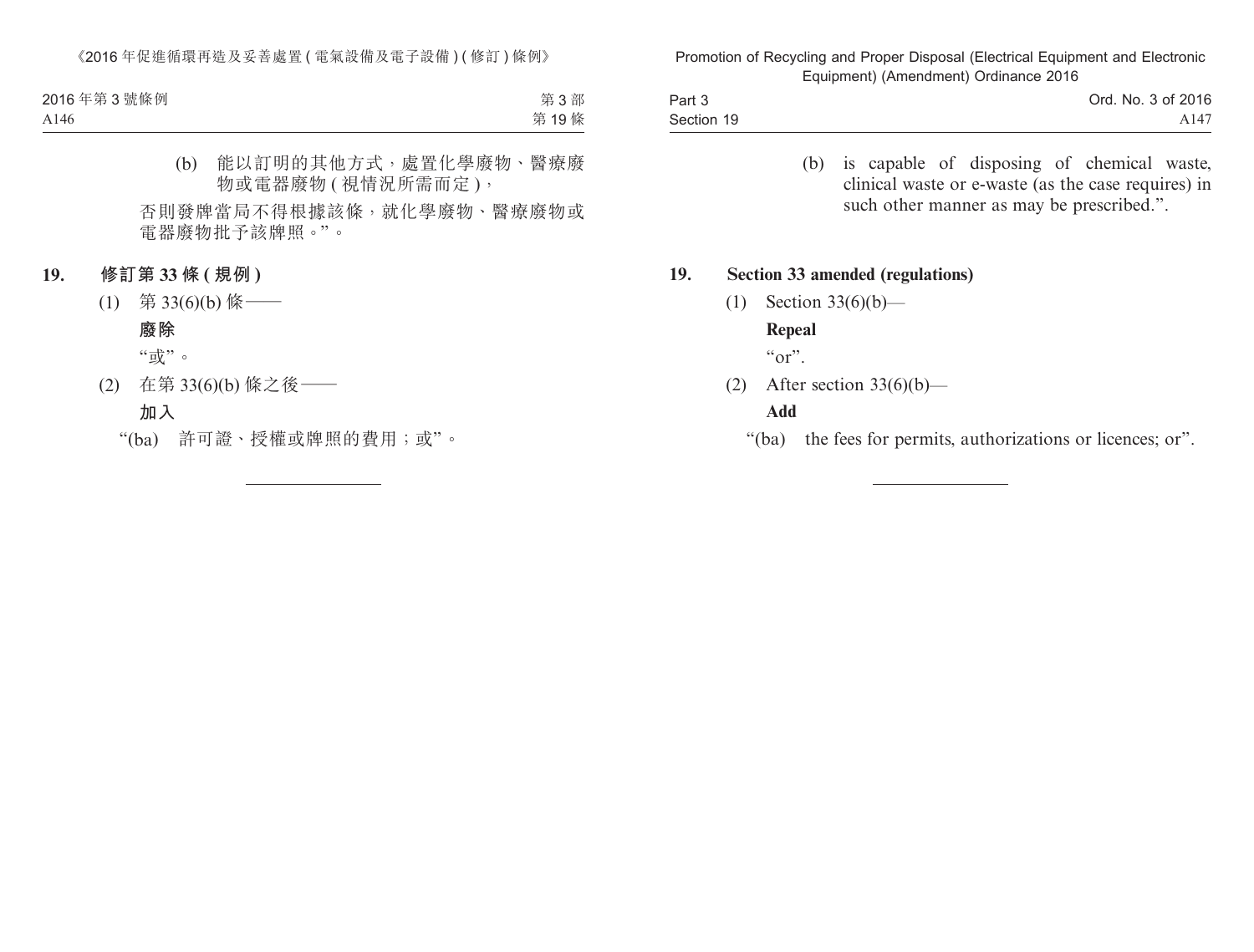| 2016年第3號條例 | 第4部  |
|------------|------|
| A148       | 第20條 |

# **第 4 部**

# **修訂《廢物處置 ( 許可證、授權及牌照 ) ( 費用 ) 規例》**

- **20. 修訂《廢物處置 ( 許可證、授權及牌照 ) ( 費用 ) 規例》** 《廢物處置 ( 許可證、授權及牌照 ) ( 費用 ) 規例》( 第 354 章, 附屬法例 D) 現予修訂, 修訂方式列於第 21 及 22 條。
- **21. 加入第 5 條**

在第 4 條之後——

**加入**

"**5. 修訂附表 2**

局長可藉於憲報刊登的公告,修訂附表 2。"。

**22. 修訂附表 2 ( 費用 )**

附表 2——

**廢除**

"[ 第 4 條 ]"

**代以**

"[ 第 4 及 5 條 ]"。